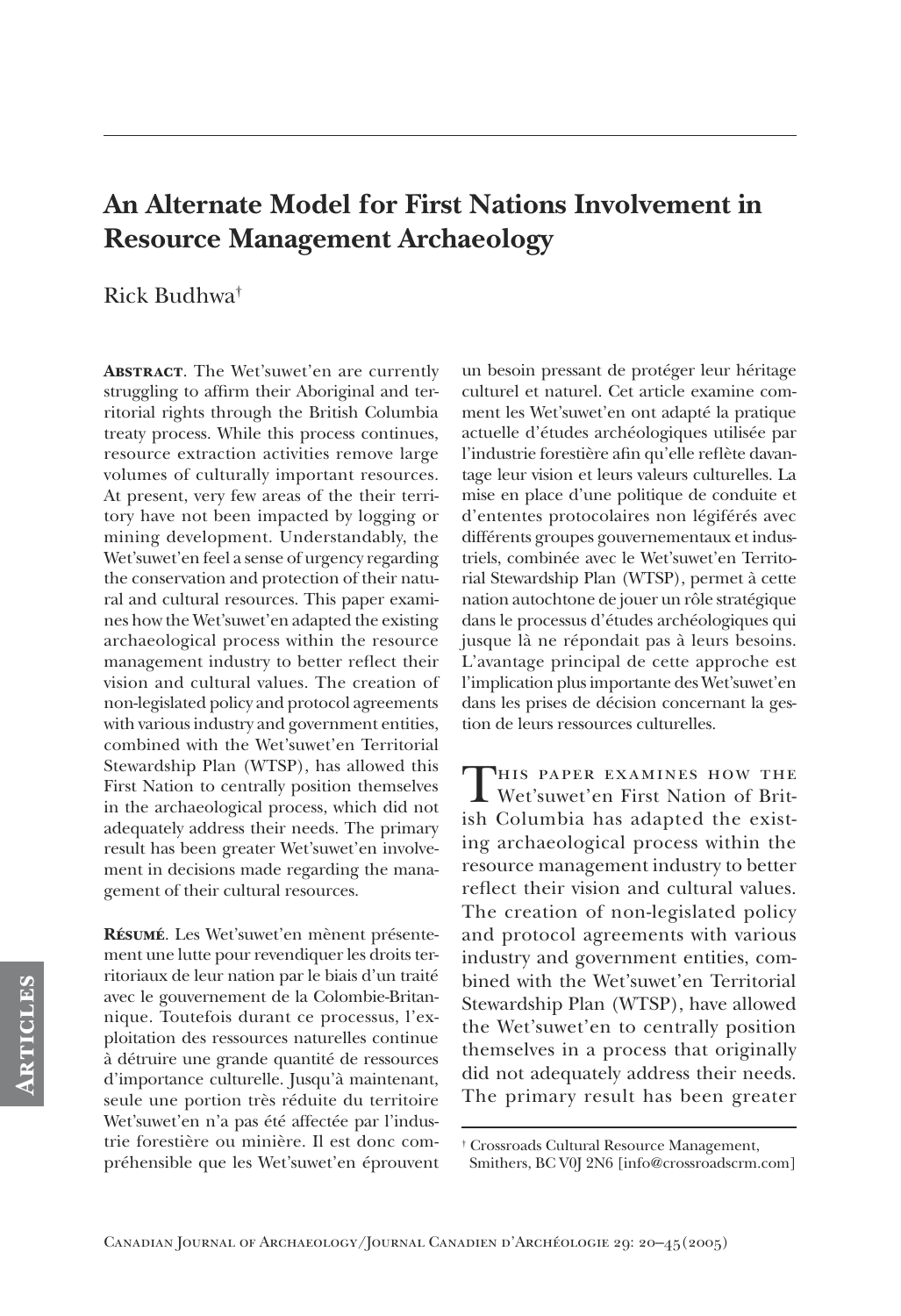Wet'suwet'en involvement in decisions made regarding the management of their cultural resources.

Since 1994, the Wet'suwet'en have been involved in the BC Treaty Process.<sup>1</sup> Their main objectives are to have restored the right to self-government and jurisdiction over ownership of lands, waters, and resources (BC Treaty Commission 2002). In the meantime, government and industry have established resource management policies and processes intended to assist the Wet'suwet'en in both protecting their cultural heritage resources and providing input into land-use planning processes. Despite these efforts, inadequate funding and increasingly "streamlined" regulatory controls have eroded the ability of the Wet'suwet'en to influence the management of natural resources or the protection of cultural heritage features in a manner that reflects their vision and supports their cultural survival.

As a result, the Wet'suwet'en have taken a proactive approach to managing archaeological concerns within their traditional territory. Using accumulated cultural heritage and traditional knowledge information, a new methodology for how archaeology is conducted has been developed. The Wet'suwet'en are now an "active partner" with the proponent for archaeological investigation within their claimed traditional territory. While this model assumes a certain level of capacity within the community, it can certainly be adopted by other First Nations<sup>2</sup> in ways that will allow them to have greater involvement and influence over decisions made regarding cultural heritage resource management on their traditional landscape.

The concept of incorporating greater First Nations' involvement into resource management archaeology is not a new one (e.g., Ferris 2003; Schaepe et al. 2003; Watkins 2003; Watkins et al. 1995). However, the approach reported on here involves a methodology in which the First Nations' input is emphasized at an earlier stage in the process, thus allowing the community to directly impact management recommendations and permitting more informed resource management decisions.

#### **CONTEXT**

The Wet'suwet'en people and their traditional territory are governed by two primary systems: (1) a time-honored, hereditary system (represented by the Office of the Wet'suwet'en [OW]); and (2) a band-level system (consisting of the Moricetown Band, Burns Lake Band, Hagwilget Village Council, Nee Thai Buhn Band, Skin Tyee Nation, and Wet'suwet'en First Nation). Each of these bands is responsible for governing their allocated reserve lands. Additionally, all of these reserves are situated within the claimed traditional territory of the Wet'suwet'en. At the present time, the Office of the Wet'suwet'en is responsible for negotiating the treaty regarding the entire Wet'suwet'en claimed territory on behalf of itself and the Moricetown Band and Hagwilget Village Council. This situation may change in the near future as some of the bands are reviewing their involvement in this process.

Since 2002, the Office of the Wet'suwet'en has allocated the necessary resources to staff a technically capable Lands and Resources department, which includes two geographic information system (GIS) operators, a biologist, and an archaeologist. As a result, the Office of the Wet'suwet'en Lands and Resources Department (OWLRD) has achieved some preliminary successes in the forestry sector of the resource man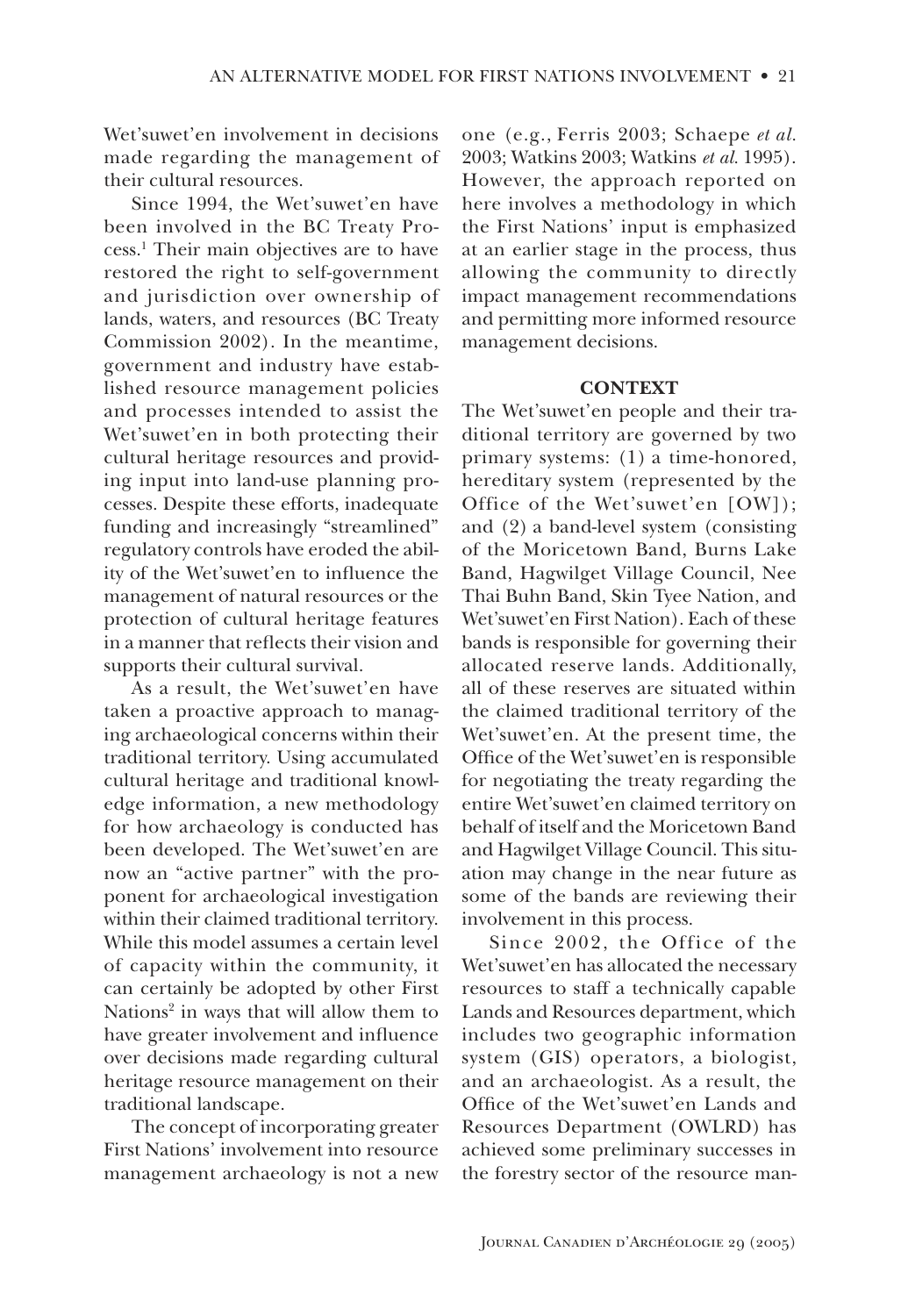agement industry of north-central British Columbia. It is from this perspective that this paper is written.

#### Wet'suwet'en Ethnography

The traditional territory of the Wet'suwet'en covers an area of approximately 22,000 km<sup>2</sup> within north-central British Columbia (Figure 1). They are an Athapaskan culture related to inland Carrier groups and speak a unique dialect that they share with the Nat'oot'en (Babine) people. The Wet'suwet'en are a matrilineal society organized into a number of exogamous clans (Mills 1994; Mills and Overstall 1996). Within each clan are a number of kin-based groups known as Yikhs, but often referred to as *House groups*—each an autonomous

collective that has jurisdiction over one or more defined geographical areas known as the House territory (Daly 1988:  $173-177$ ). Within the context of Wet'suwet'en society, this ownership is considered to be a responsibility rather than a right (Alfred Joseph, Roy Morris, Leonard George, Henry Alfred, Sarah Layton, Dan Michell, Bill Holland, pers. comm. 2002-2004).<sup>3</sup>

Hereditary Chiefs are entrusted with a responsibility as stewards of a territory by virtue of the hereditary name that they hold. They are the caretakers of these territories for as long as they hold that name. It is the responsibility of a head Chief to ensure that the House territory is managed in a responsible manner so that the territory will always produce



FIGURE 1. Geographical location of the Wet'suwet'en traditional territory within British Columbia (OWLRD 2001).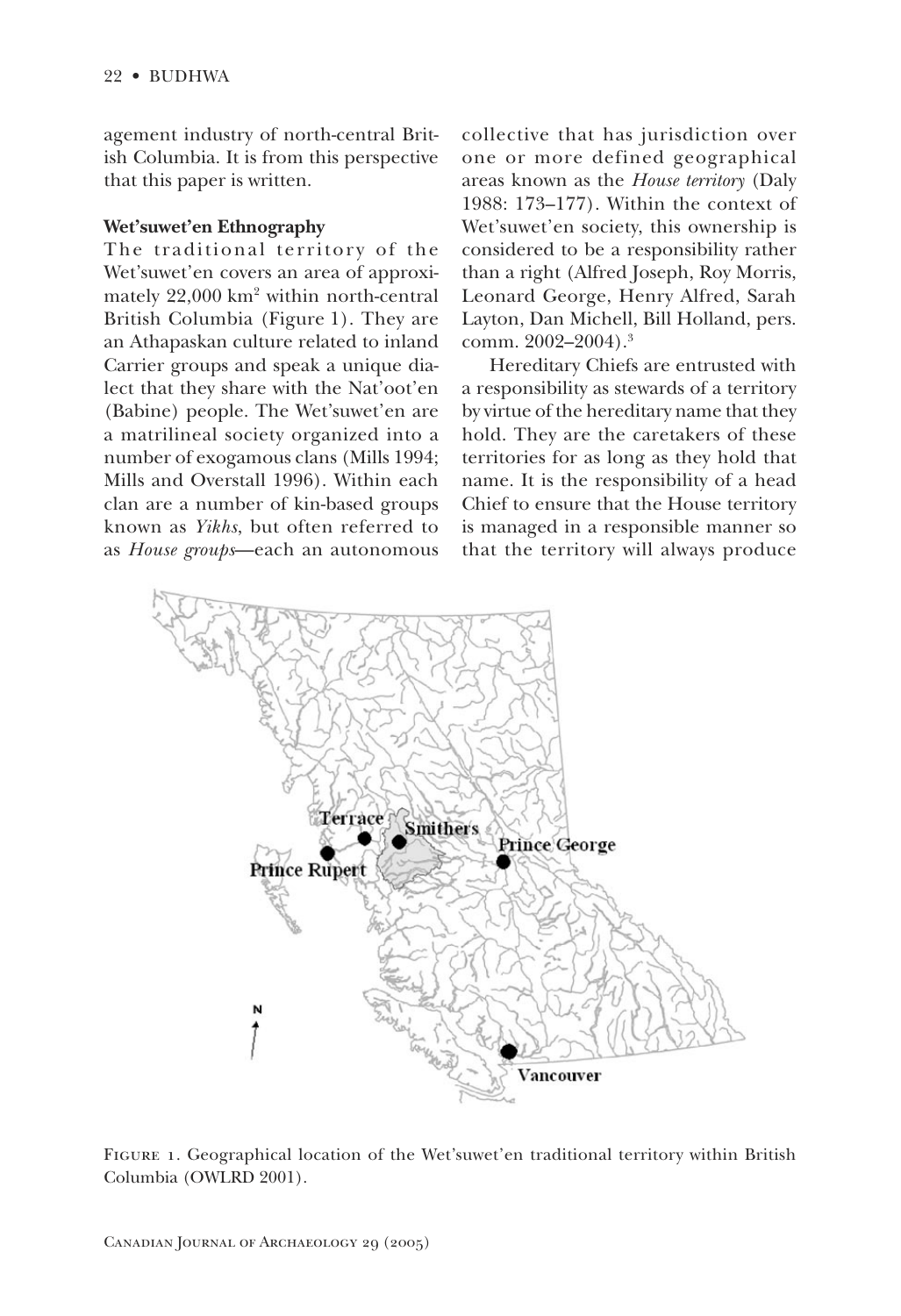enough game, fish, berries, and medicines to support the subsistence, trade, and customary needs of house members (Budhwa and Trusler 2003; Daly 1988; Mills 1994; Mills and Overstall 1996). The House is a partnership between the people and the territory, and this forms the primary unit of production that supports the subsistence, trade, and cultural needs of the Wet'suwet'en.

The Chiefs' rights and responsibilities to manage and harvest resources within a House territory continue to be validated in the feast or baht'lat system, which is the central governance institution of the Wet'suwet'en (Mills 1994). The resources from the territories are brought into the feast hall and distributed to witnesses by the host clan to validate their ownership of the territories and show respect for their guests. While the feast is still practiced today, the Wet'suwet'en Hereditary Chiefs and elders are concerned about the future of their traditional ways, as resource extraction practices continue to remove culturally fundamental resources.

Ethnohistorical and archaeological evidence indicates continuous occupation within the Wet'suwet'en traditional territory for at least 6,000 years. Most notably, Albright (1987: 2-7, 2-8) recovered charcoal samples from two post molds in Moricetown Canyon (GsSt-2)—the dominant traditional-use site within the Wet'suwet'en landscapethat yielded radiocarbon dates of 4,700 and 5,660 years BP, thereby suggesting large permanent house structures at a relatively early time period. The distribution of archaeological sites in this area is consistent with the ethnographic literature for recent times (Albright 1987; Daly 1988; Mills 1994; Mills and Overstall 1996; Murdoch 1984: 6-25), and supports the Hereditary Chiefs' and elders' assertions, through oral histories and oral traditions, that they have lived on this land for thousands of years. Moreover, excavations in the Moricetown Canyon in 2004 yielded significant cultural material (e.g., projectile points and other lithic artifacts, faunal remains, wrapped birch bark torches, and human remains) indicative of extensive historic and prehistoric cultural occupation<sup>4</sup> (Budhwa 2004).

# **CHALLENGES FOR FIRST NATIONS IN LANDS AND RESOURCE MANAGEMENT IN BRITISH COLUMBIA**

First Nations must bridge the gap with non-Native communities, industries, and government institutions if they want to achieve balance and attain the goals of recognition and respect for their culture and territory. It is critical that Aboriginal communities identify their interests in a format that can be readily appreciated, comprehended, and acted upon by policy makers and those empowered as land managers working on behalf of government and industry. This is an intimidating task as Aboriginal concerns about the land are inextricably linked to their complex social structures and customs, and are not easily communicated to the non-Native community within Western epistemological contexts (Budhwa and Trusler 2003: 5; Daly 1988; DeLoria 1995; Ferris 2003; Layton 1999; Mason 2000; Terrel 1990; Watkins 2003).

It is thus vital that the First Nations use their resource information to better represent, communicate, and protect their culture and interests within the traditional territories. Accurate maps and records of cultural, ecological, traditional-use, and wildlife features are now beginning to enable Aboriginal groups to participate more effectively in current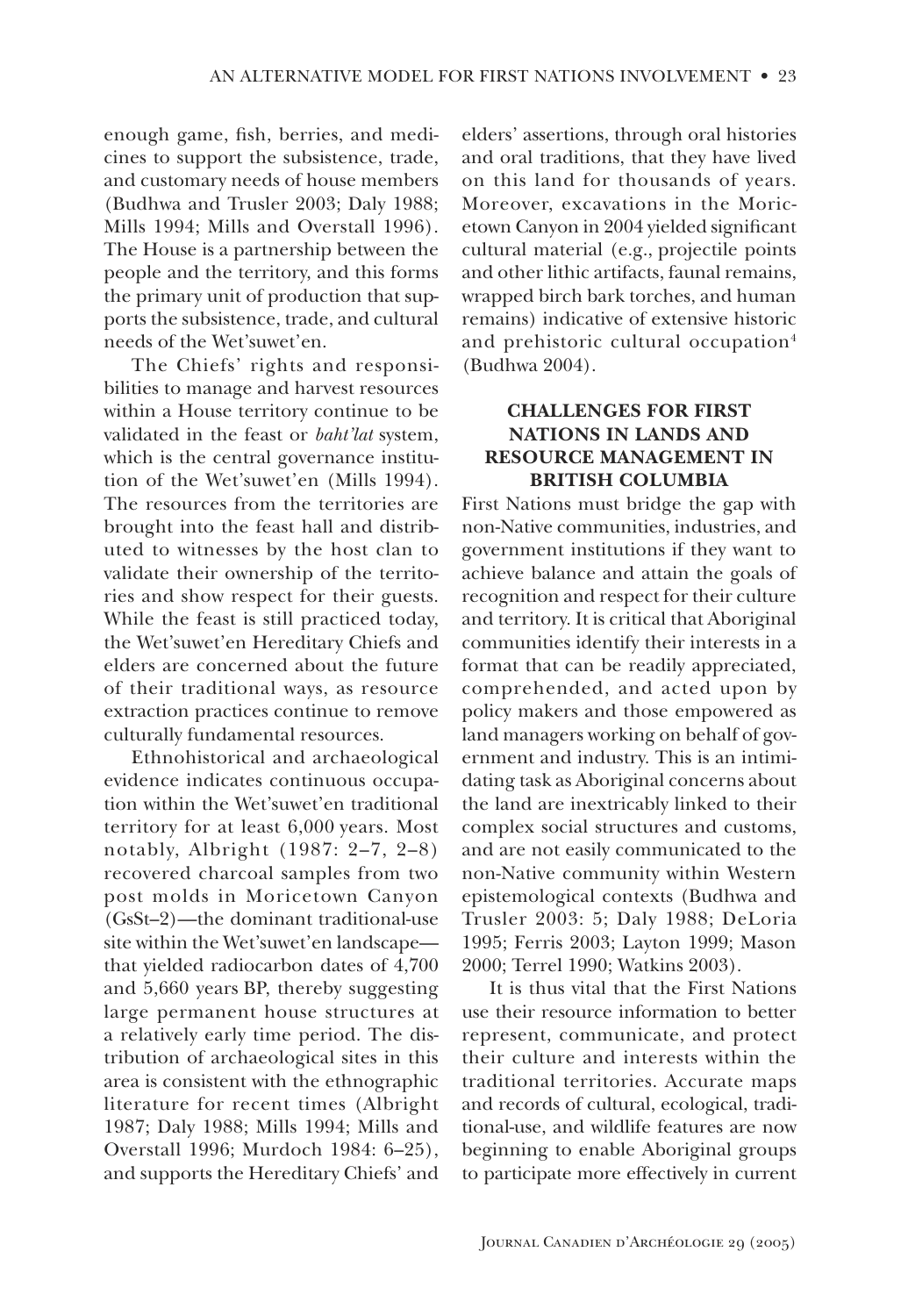consultation and referral processes (Carlson 2001: xv-2; Flahr 2002). In addition, such information is a valuable record of the intimate knowledge of, and connection to, their territories by pre-contact peoples, as passed down through successive generations. In this regard, the Wet'suwet'en are today challenged by the need to communicate their traditional ecological and cultural knowledge to resource management professionals, in ways that are both understood by non-Aboriginal people, and that can be readily incorporated into land-use and resource development planning processes.

Moreover, a lack of effective communication<sup>5</sup> between government and industry resource managers, on the one hand, and the Wet'suwet'en Chiefs and staff, on the other, has resulted in many critical habitats once used by the Wet's uwet'en being adversely affected by resource development activities (Johnson-Gottesfeld 1995). This has been exacerbated by different interpretations of landscape features and values by each of these parties. One of the critical issues in this regard is the cultural imperative that sufficient natural resources are available at the House territory level to provide opportunities for house members to gather the resources they require for survival (Daly 1988: 294-312). This is a central tenet of Wet'suwet'en governance, or *Inuk Nuat'en* ("Our Own Law" [Budhwa and Trusler 2003: 6]). However, the Wet'suwet'en are one of many Aboriginal groups now organizing to meet the challenge of communicating traditional information to the resource management industry. Other nations, including the Squamish, Sto:lo, Haida, Hupacasath, St'at'imc, Casca-dene, Taku River Tlingit, Iisaak, Heiltsuk, and Tsleil-Waututh, have completed, or are in the process of completing, land-use

or territorial protection plans. Therefore, from a cultural and political perspective, it is extremely important that resource management decision makers take into account any potential impact on resource availability within claimed traditional territories.

# **Issues in Resource Management** Archaeology

Within the British Columbia forestry industry, resource management archaeology is currently in a state of flux. Both First Nations and archaeological consulting agencies are struggling to define themselves within the management process. Additionally, political decisions have resulted in reductions in budget and staff of the provincial Archaeology Branch, thereby reducing its capacity. Indeed, Neal Ferris (2003: 167) notes that resource management archaeology "today is primarily the pursuit of private sector commercial archaeologists employed by development proponents to identify, evaluate and mitigate development impacts [to] the landscape."

Moreover, among archaeological consulting agencies, there is much disparity in the experience and services that these companies offer government and industry. For example, companies with a less experienced staff are often able to offer services for a lower cost to government and industry than can more established firms. This prioritized, costconscious situation has driven the pricefor-service down to discouraging levels, and has forced many established and respected companies to restructure or relocate—or, in some cases, to dissolve.

The current system of archaeology for resource management purposes does not include significant high-level First Nations' involvement. As a result. some First Nations have established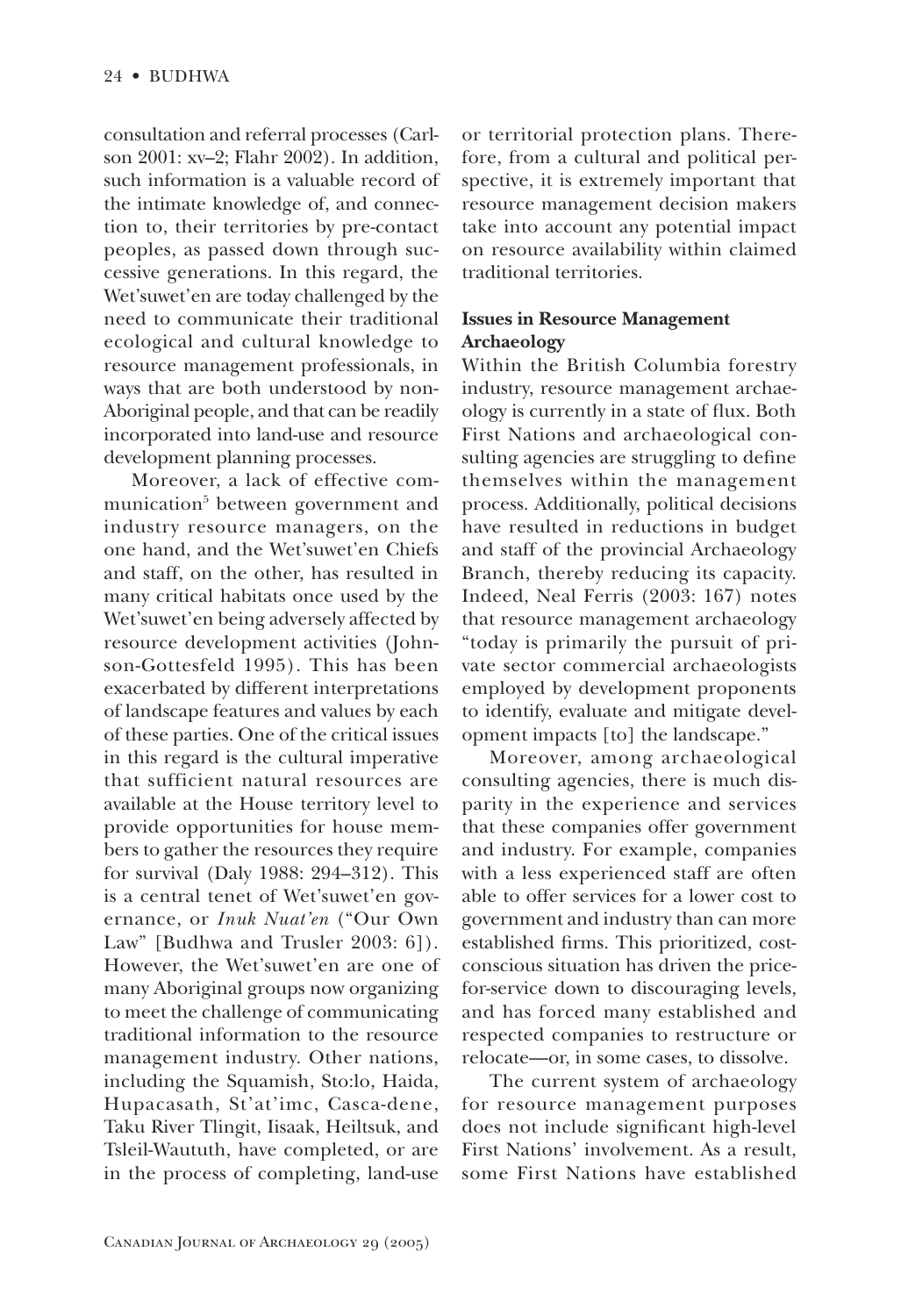non-legislated protocol agreements with licensees and other industry agencies operating within their traditional territories, such as the archaeological permitting system utilized by the Sto:lo Nation (Schaepe et al. 2003).<sup>6</sup> However, beyond field assistant positions for impact assessments and cursory consultation meetings, mainstream resource management archaeology does not include meaningful First Nations' involvement within the cultural heritage resource management decision-making process. This shortcoming is due in large part to the absence of adequate provincial regulatory mechanisms and legislation that address First Nations' involvement concerns. It is not the fault of archaeological consulting agencies, as many have developed their own standards for effectively working with First Nations (De Paoli 1999). Instead, government and industry licensees that have not included such services within their budget have created and perpetuated this lack of First Nations' involvement. Surprisingly, the trend for First Nations' involvement in the forestry sector of archaeology seems to be heading in a "backwards" direction, as some government licensees in northern British Columbia are exploiting this lack of legislation by further reducing the role of the First Nations' field assistants. This practice has been conveniently termed "cost-tracking," rather than "cost-cutting" (Debbie Jannings-Stewart, pers. comm. 2004). This has placed consulting archaeologists in a compromising position since it can be argued that participation within such parameters can conflict with the code of ethics established by their professional associations (e.g., BCAPCA 2005, CAA 2005)—specifically, those sections referring to an archaeologist's responsibility to cultural groups. Although First Nations are not

included in these organizations, they are encouraged by archaeological professional associations to file grievances against archaeologists in circumstances where they feel that unethical conduct has taken place.

Technically, it is the responsibility of the government to consult appropriately with the First Nations regarding resource management. However, the system established by government to manage this practice is flawed, as evidenced in the numerous recent court decisions in favour of First Nations. For example, on November 18, 2004, the Supreme Court of Canada handed down decisions in Haida Nation v. British Columbia (Minister of Forests) and Taku River Tlingit First Nation v. British Columbia (Project Assessment Director), stating that both federal and provincial governments have a duty to consult with Aboriginal people who have legitimate pending land claims that may be affected by development activities. In the first case, the Crown had transferred a Tree Farm License (for tree harvesting) to Weyerhaeuser, a large forestry firm, without consulting the Haida Nation. The Supreme Court ruled that government, not industry, is obligated to negotiate with First Nations regarding land use—even when ownership of that land remains unsettled. Moreover, it was ruled that First Nations are entitled to provide input, although have no veto power. The court also stressed that the consultation process must include good faith and reasonableness by all parties involved. In the second case, the court ruled that the Crown has a duty to consult with the Taku people when issuing a permit that allows a mine to reopen. Other court actions (e.g., Squamish v. Ministry of Sustainable Resource Management, Land and Water BC, 2005) have recently been filed against the govern-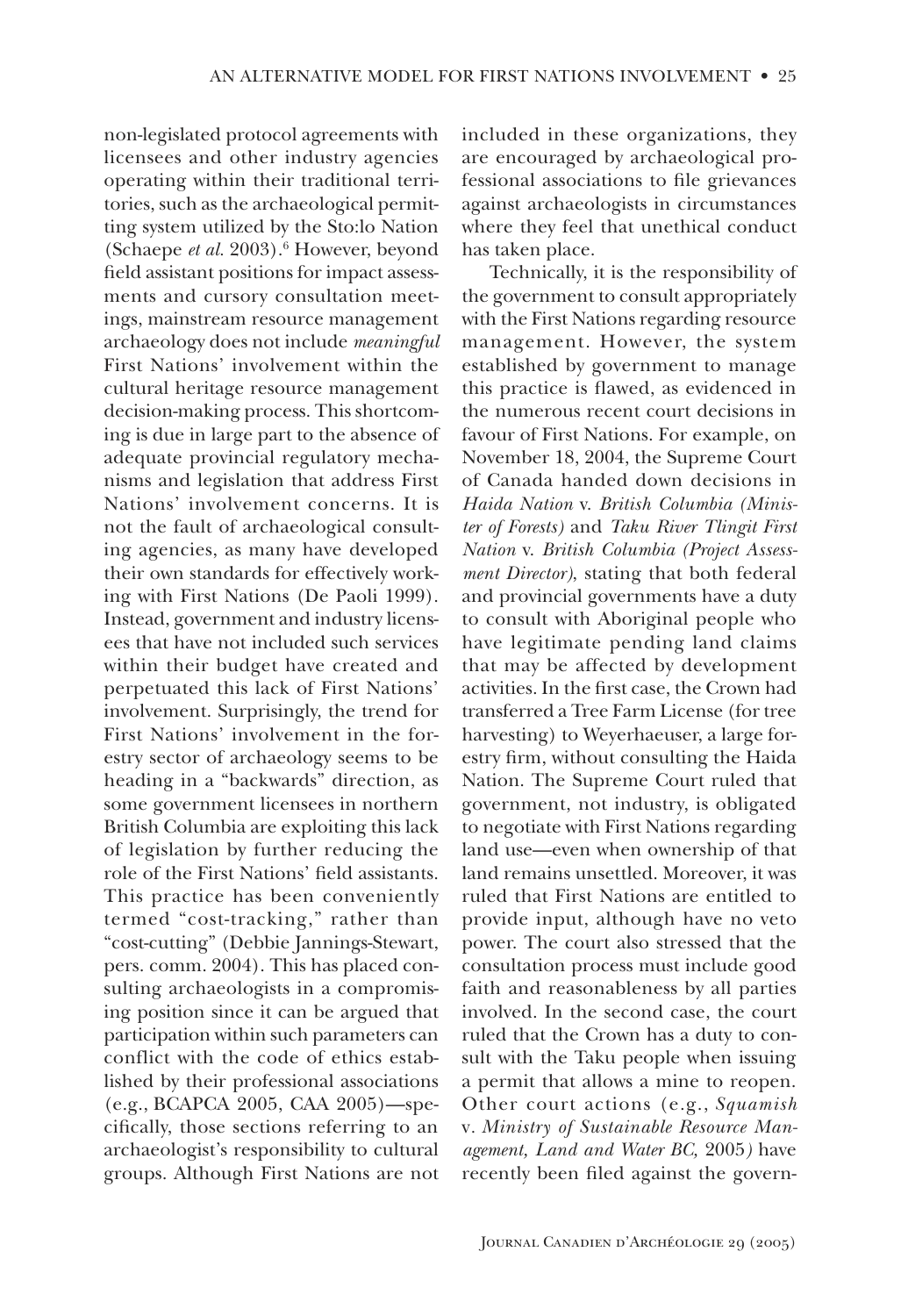ment by First Nations citing the inadequate consultation and involvement of Aboriginal groups.

Moreover, the provincial Heritage Conservation Act, section 4(1) states: "The Province may enter into a formal agreement with a First Nation with respect to the conservation and protection of heritage sites and heritage objects that represent the cultural heritage of the Aboriginal people who are represented by that First Nation" (BCMSRM 2005). While this may appear an open invitation for First Nations to establish agreements with the province, this opportunity has vet to be effectively established with any of the First Nations of British Columbia. Clearly, this trend shows that there is a need for government to better consult with First Nations, and to attempt to accommodate their interests. For their part, First Nations also have to accept some of the responsibility for the lack of consultation and accommodation between themselves and the government. Internal communication issues within First Nations' organizations, combined with technical and administrative capacity deficiencies, contribute to the failure of the overall consultation and accommodation process.

It is encouraging to see that British Columbia is one of the only provinces to have developed a policy regarding minimal standards for First Nations consultation prior to archaeological work in their associated traditional territories (De Paoli 1999: 2.6). However, despite this policy and progress made by consulting archaeologists individually and independent of this structure (such as consultation with First Nations) during the archaeological permitting process), the First Nations have not had a real voice in the interpretation of their cultural heritage. Nor have they been included in the development of cultural heritage management legislation and impact assessment guidelines (De Paoli 1999: 3.2.2). In addition, their traditional knowledge, oral histories, and oral traditions are rarely included or considered in any predictive models that management decisions are based upon, nor are their interpretations of the past included in most high-level decision-making.

A simplified approximation of the existing structure for resource management archaeology within the forestry industry of British Columbia today is presented in Figure 2, which conveys the generalized organization and flow of information during this process. The majority of meaningful dialogue is between the proponent and the archaeological consultant. Generally, First Nations only become involved after decisions to assess or impact the land have been made. If the First Nation does not agree with the imposed decision, their only real recourse for complaint or action is through the relevant government branch (in this case, the BC Ministry of Sustainable Resource Management [BCMSRM], Archaeology and Registry Services Branch). Moreover, Aboriginal involvement in the report-writing process and in management recommendations is not emphasized. Therefore, the First Nations appear to be outside the realm of meaningful dialogue and influence within the existing structure (see Forest Practices Code [BCMOF 2005]).

# **WET'SUWET'EN RESOURCE MANAGEMENT**

One primary omission in the usual process of forestry-oriented archaeology in British Columbia has been the exclusion of Indigenous interpretations of cultural heritage. The study of Indigenous perspectives on the past is not new. Oral tra-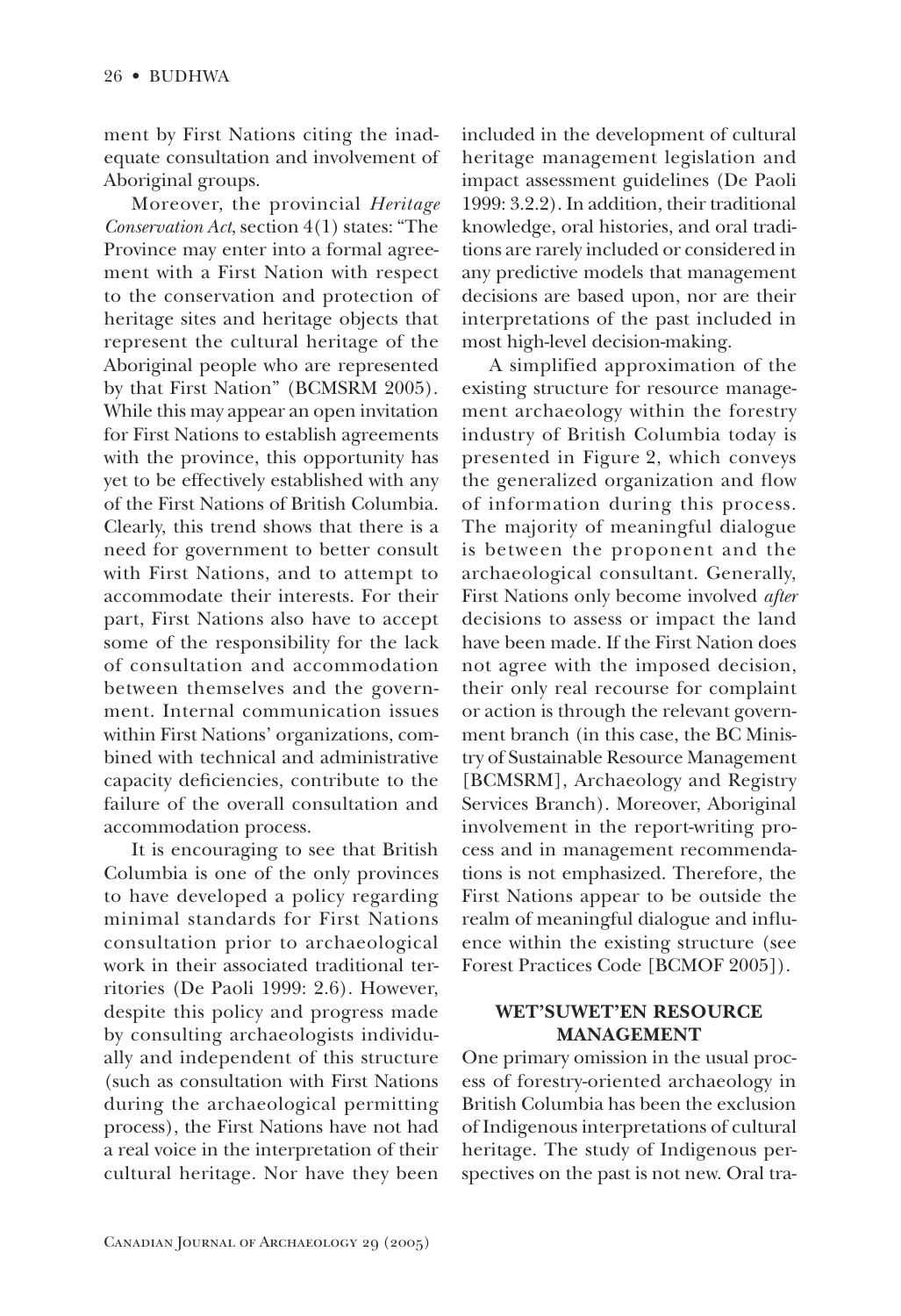

FIGURE 2. Approximation of existing methodology for resource management archaeology in the forestry sector of BC. (dotted line denotes cursory consultation with relevant First Nations). A.I.A. = Archaeological Impact Assessment; P.F.R. = Preliminary Field Reconnaissance; A.O.A. = Archaeological Overview Assessment.

ditions are often consulted in academia when reconstructing and interpreting the past. Additionally, the use of oral traditions has gained significant momentum within the past 10 years, especially since the Delgamuukw-Gisdaywa Supreme Court of Canada decision in 1997, which gave First Nations' oral traditions evidentiary weight in a court of law. Since Gisdaywa was a Wet'suwet'en hereditary chief, it became imperative to the OWLRD that the principals of this judgement be applied to the existing resource management archaeology situation. Thus, in 2002, the OWLRD performed a needs assessment of the standard archaeological process. This led to a proposal for a new archaeological methodology to be applied within the Wet'suwet'en traditional territory.

Before presenting that approach, I first outline the important steps the OWLRD took which made possible the alternative methodology.

# Prior Wet'suwet'en Lands and **Resources Management Strategies**

Within the existing process of archaeological resource management, the Office of the Wet'suwet'en found itself challenged by an inability to effectively communicate information about its traditional culture to government and industry. Doing so, the OW believed, would allow the Wet'suwet'en to participate in higher level planning and decision making and would also better represent the interests of its membership in consultation and resource management processes.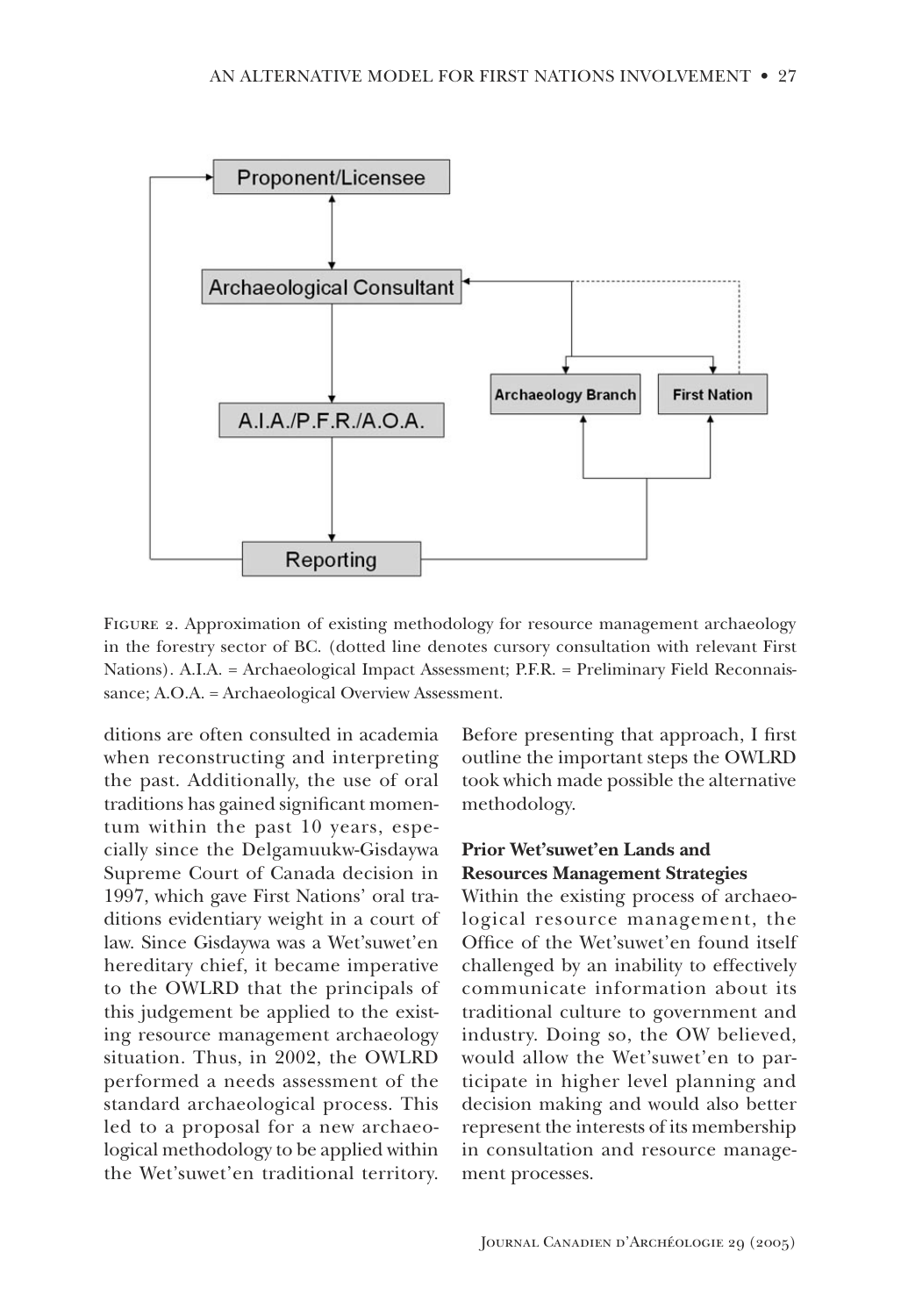The OWLRD had already created the Wet'suwet'en Territorial Stewardship Plan, a territorial stewardship decision-making tool based on the vision of the Hereditary Chiefs and clan membership.<sup>7</sup> It was designed to develop a comprehensive spatially linked database of Wet'suwet'n cultural and ecological information and values at the *House* territory level. The plan involves the ongoing and comprehensive process of two strategies employed in the collection, compilation, analysis, and application of Wet'suwet'en traditional cultural and ecological knowledge: (1) the Wet'suwet'en traditional ecological knowledge and wisdom (TEKW) matrix; and (2) a cultural heritage database.

#### The TEKW Matrix

The TEKW matrix utilizes Wet'suwet'en ethnobotanical and wildlife use information, and the relative abundance of plant species used for food, medicine, material or wildlife browse, to develop a value rating for ecological associations found within Wet'suwet'en territory (OWLRD 2003). The matrix compliments and extends the interpretive capabilities of predictive ecosystem mapping (PEM), which is designed to use available spatial data and knowledge of ecological-landscape relationships to automate the computer generation of ecosystem maps (Terrestrial Ecosystem Mapping Alternatives Task Force 1999); and

The Wet'suwet'en Cultural Heritage Database The database coalesces and organizes all available Wet'suwet'en cultural heritage data compiled from a variety of sources. It includes information compiled from government databases, in addition to commissioned evidence of Wet'suwet'en plaintiffs in the Delgamuukw v. Regina court proceedings, traditional-use studies, landscape-unit planning fieldwork, academic and archaeological reports and studies, cultural heritage inventory sources, and interview tapes from elders recorded over the last 35 years. The incorporation of recent ground-truthing information facilitates the creation of GIS-based projections.

The database is linked to a decision-making framework that reflects the Wet'suwet'en vision, tailored to the specific characteristics of each House territory and the aspirations and concerns of each House group (Budhwa and Trusler 2003: 5). It serves as a centralized hub for Wet'suwet'en cultural heritage data, which is updated as new cultural heritage field data, archaeological reports, and other research results become available. There are several thousand entries on such heritage features as campsites, villages, spiritual areas, berry patches, house pits, plantharvesting areas, hunting sites, and trail segments. The database includes point features (e.g., lean-to, deadfall trap), polygon features (e.g., skunk cabbage harvesting area, goat kidding area), and line features (e.g., grease trail, caribou migration). Currently, the OWLRD is in the process of defining buffer zones and management practices, specific to these cultural heritage features, on a territorywide basis.

These planning tools are being used to facilitate a process of House-level planning that reflects the prerogative of the Wet'suwet'en Chiefs as stewards or caretakers of the territories. While each is constantly evolving, they actively document Wet'suwet'en territorial knowledge and values and put this information into a format that can easily be utilized by the OWLRD and resource managers at both the strategic and operational levels. In this way, Wet'suwet'en territorial knowl-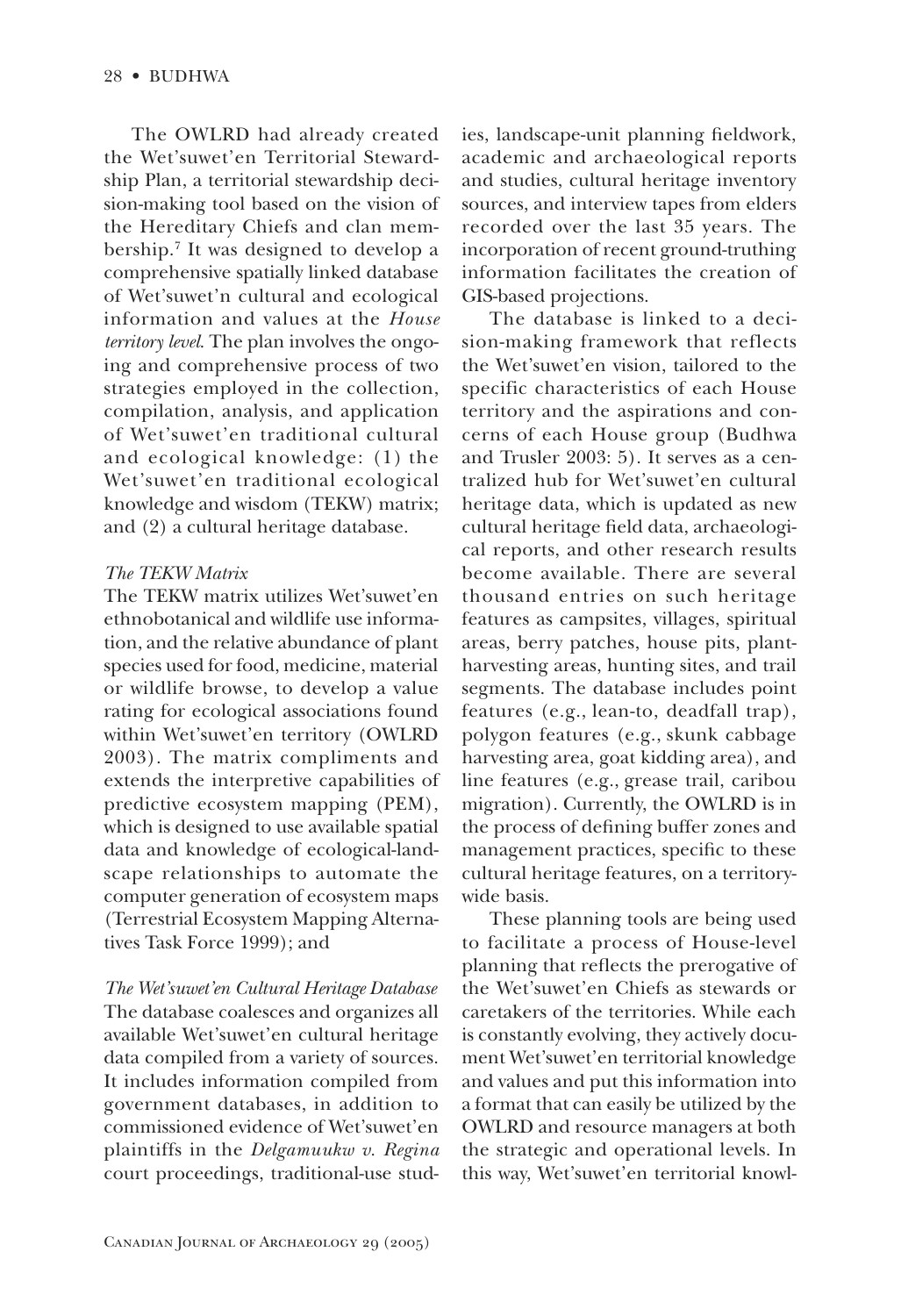edge is documented and made available in a format easily utilized by the OWLRD and resource managers at both the strategic and operational levels.

By the beginning of 2002, the Office of the Wet'suwet'en had developed the first phase of its Territorial Stewardship Plan, a comprehensive cultural heritage database, and a workable set of maps. The challenge then became how to utilize these resources to better conserve and protect Wet'suwet'en cultural heritage resources. The OWLRD strongly believed that the standard procedures and policies established and maintained by the provincial government for Aboriginal cultural resource management (e.g., the Heritage Conservation Act; heritage inspection and site alteration permitting processes) did not meet the best interests of the Wet'suwet'en (or, for that matter, any First Nation within the forestry industry). Moreover, given that the majority of treaties with First Nations have vet to be settled, a sensitive situation exists in British Columbia due to overlapping claims of traditional territories by several Aboriginal groups. This has further complicated the effectiveness and efficiency of any existing standard procedures or legislation since it has made meaningful consultation difficult and created tensions between **First Nations** 

# AN ALTERNATE METHODOLOGY **FOR RESOURCE MANAGEMENT ARCHAEOLOGY**

Each Aboriginal group has individual criteria, based on cultural values, that must be met in order to satisfy that group's concerns for how their cultural resources are managed. In many cases, Aboriginal communities lack the necessary technical and administrative capacity to manage these resources on their

own, and must therefore rely on the provincial government. The Wet'suwet'en believed that government policies and procedures were simply not working for them. In this case, the Office of the Wet'suwet'en Lands and Resources Department felt they had the necessary capacity to adapt these policies and procedures to better suit the interests of the Wet'suwet'en people.

Thus, in the spring of 2002, the OWLRD approached major licensees that engaged in forestry operations within their claimed traditional territory with the proposal to change the existing archaeological structure to one that emphasized greater Wet'suwet'en involvement. In essence, it was proposed that the OWLRD would be hired by the licensee to perform all of their archaeological services. The foundation for this initiative was the WTSP and Wet'suwet'en cultural heritage database, the technical capacity of the OWLRD, and the existing relationship with the licensees. In addition, an agreement had to be established with a reputable archaeological consulting agency. The attitude of the OWLRD was not to preserve all Wet'suwet'en cultural heritage resources, but rather to preserve those considered of primary importance to the Wet'suwet'en. As a result, the licensees were more likely to enter into this initiative with the OWLRD, aware that the "give-a-little, take-a-little" mentality incorporated into the mandate would make negotiations between the two entities more achievable.

Consequently, the OWLRD entered into a joint venture partnership with an established, local archaeological consulting agency. This decision was made because the OWLRD felt that it was imperative for the consulting agency to have intimate knowledge of the area. In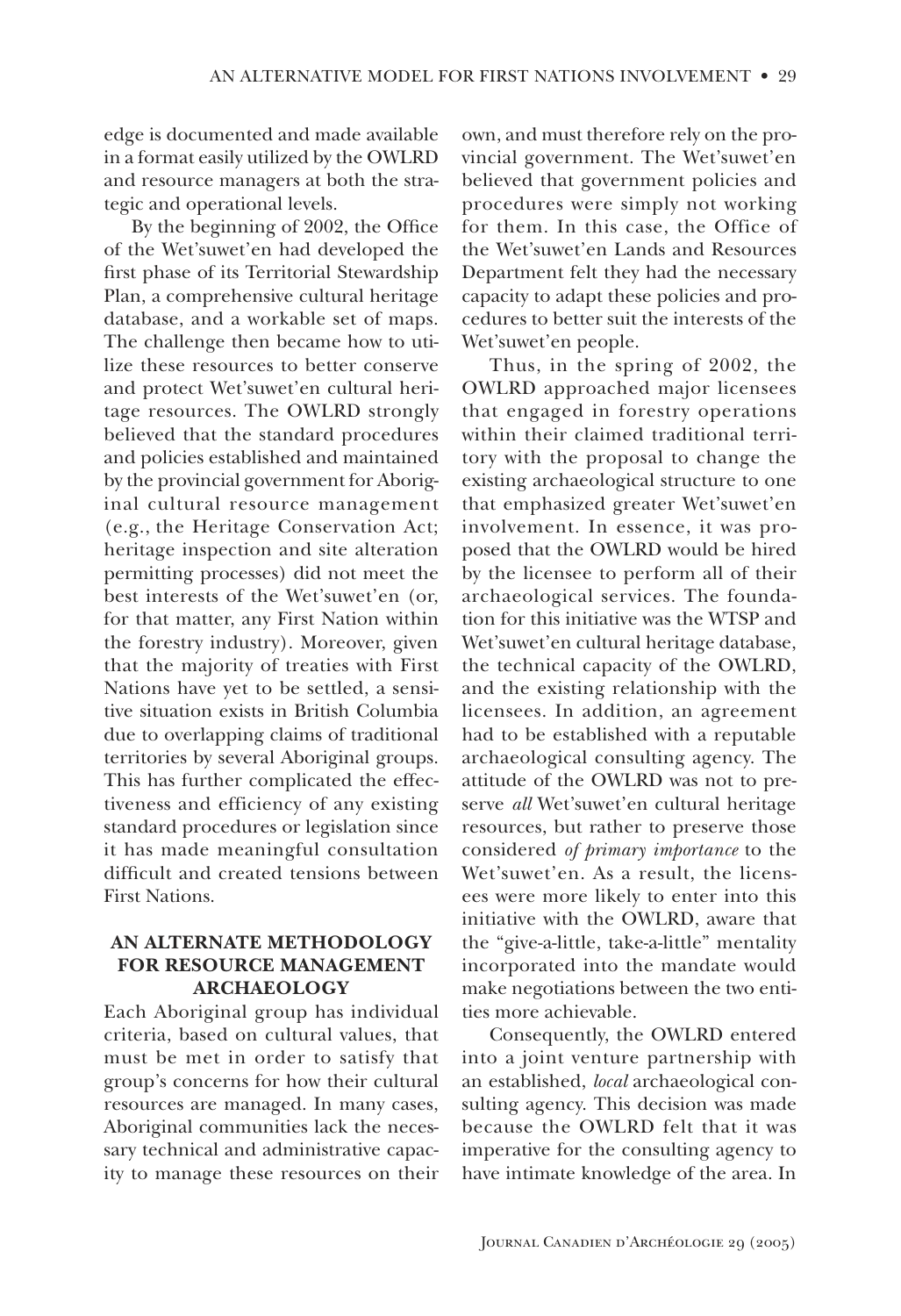addition, it was also considered important that the chosen consulting archaeologist be one the community held in high regard. Inherent in this decision was the notion that the archaeological consultant possessed the appropriate cultural sensitivity and shared similar community concerns. Thus, while archaeological principals and methodologies can be somewhat standardized throughout the province of British Columbia, the element of environmental familiarity was prioritized. This notion was equally important to the Wet'suwet'en Hereditary Chiefs. Moreover, despite this being a "joint venture partnership," a formal contract was established between the OWLRD and the archaeological consultant. In other words, the OWLRD hired the archaeological consultant to perform resource management archaeological services.

As a result, the OWLRD became a conduit between the licensee (or proponent) and the archaeological consultant (Figure 3). From the perspective of the proponent, the OWLRD gained credibility and some degree of objectivity through the joint venture with the archaeological consultant. This arrangement also gave the proponent assurance that the work would be completed in a timely and professional manner, and would satisfy standard archaeological practices and procedures.

Through this partnership, the First Nation becomes central in the archaeological process from a fieldwork, reporting, and management recommendation perspective. For example, the OWLRD scheduled the work in association with the archaeological consultant, and was also able to place field assistants on each crew according to its own criteria



FIGURE 3. Approximation of an alternate methodology for resource management archaeology in the forestry sector of British Columbia.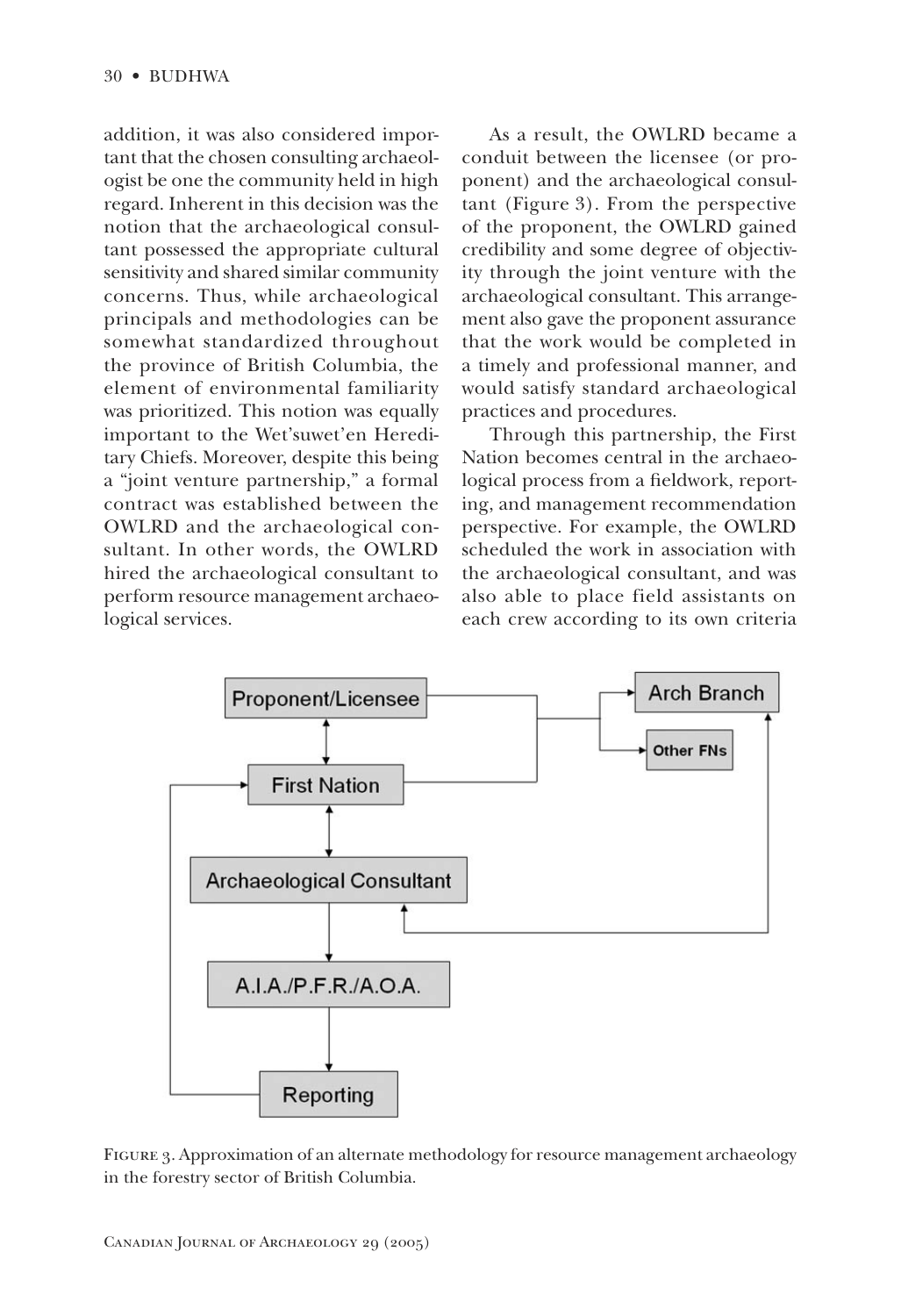(e.g., to further train a few select individuals to build internal capacity, or to place individuals with hereditary ties to the land that is being assessed). The OWLRD was also able to contextually involve hereditary chiefs and elders on impact assessments, depending on the sensitivity of the location and project. The consulting archaeologist and an archaeological technician comprised the remainder of the field crew.

The OWLRD became directly involved in the report writing stage. The most important development here was that each archaeological impact assessment (AIA) interim report included a distinct and detailed section dedicated to Wet'suwet'en management recommendations (Figure 4). Indigenous concerns and subjective areas of interpretation were discussed with the archaeological consultant prior to the consultant's final recommendations, since all of the reporting was first submitted to the OWLRD. Therefore, a meaningful dialogue was established with the archaeological consultant that resulted in more comprehensive, direct, efficient and effective management recommendations than would otherwise have been possible. Even if the OWLRD disagreed with the management recommendations of the archaeological consultant, their concerns were still addressed in the First Nations' Remarks section of the AIA report *independently* of the consultant's recommendations. This was the primary distinction between this methodology and other protocol agreements that may be established between other First Nations and non-Native agencies in northern British Columbia.

Of course, the result of this reporting structure was that the licensee received an interim report that contained the concerns of *both* the archaeological consultant and the First Nation involved. Any political or consultation issues were substantially reduced, as the First Nation was the entity that formally submitted the report. Therefore, consultation was inherent in the process. Such benefits continued into the Heritage Inspection Permit final report writing stage, as the OWLRD was also actively involved in that process by writing historical and ethnographical information, and identifying overall ethnic and cultural significance and values of results.

Moreover, a significance scale was established in order to introduce greater certainty into the OWLRD management recommendations. Parameters and criteria for significance were based upon industry research and Wet'suwet'en cultural values. For example, the Wet'suwet'en cultural heritage resource management policy developed by the OWLRD identified the criteria for low. moderate, and high potential designations of ethnic and cultural significance. This new structure thus provided a decision-making framework for both the WTSP and the cultural heritage database, as well as a vehicle to use cultural and ecological information that the OW had accumulated via various processes (such as traditional-use studies and landscape-unit planning) at a high level in a resource management capacity. More importantly, it allowed the Wet'suwet'en a greater voice in the management of their cultural resources.

Since the OWLRD had well-defined and focussed preservation and conservation techniques based on valued technical and cultural principals, Indigenous land management became a reality. For example, the linear patterning of specific kinds of heritage features (e.g., culturally modified trees [CMTs])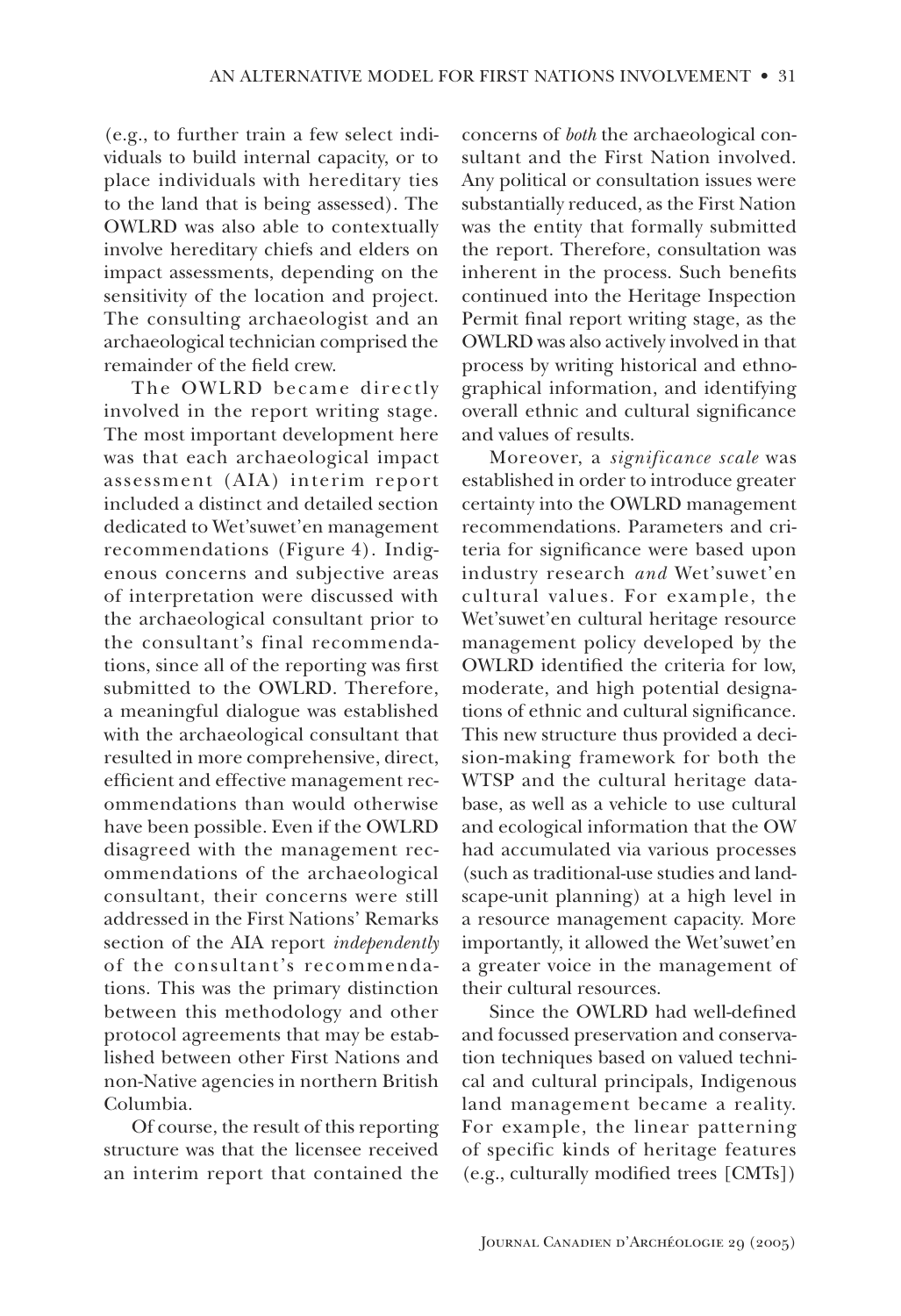# **Office of the Wet'suwet'en Remarks**

The Wet'suwet'en Territorial Stewardship Plan (WTSP) is a comprehensive tool that manages Wet'suwet'en cultural and natural resources within their traditional territory. Specifically, it allows the Wet'suwet'en to actively participate in the archaeological and cultural heritage investigation and interpretation that occurs upon their traditional lands. One component of the WTSP is an extensive cultural heritage database that consists of current government and industry information, in addition to unique cultural and oral Wet'suwet'en information. It is the authoritative source for Wet'suwet'en archaeological and cultural information. Therefore, in order to make informed management decisions, this source must be considered.

Based on information from the Wet'suwet'en Cultural Heritage Database, the Office of the Wet'suwet'en (OW) have the following management recommendations:

1) Consider avoidance of all identified archaeological sites and cultural heritage resources through proposed road realignment, establishment of wildlife tree patches, or machine free zones

2) If site avoidance is not possible, inform the Lands and Resources Department of the OW of the management or harvesting strategies of these sites

The OW conducts archaeological investigation for certain licensees and ministries on Wet'suwet'en traditional lands. Therefore, consultation (regarding the specific sites mentioned in this report) between the OW and those licensees and ministries mentioned in this report is inherent in the process of creating this report.

**The OW considers all cultural heritage resources of high value, regardless of their protection status under the** *Heritage Conservation Act (HCA).* However, not all sites have high significance. Due to the density and type of CMTs, and the site location within the traditional territory of the Wet'suwet'en, ethnic signicance is estimated to be moderate.

First Nations cultural heritage requires sensitive and thoughtful management. The Wet'suwet'en believe that 'everything is connected to the land', a concept referred to as 'yinta'. The Wet'suwet'en have validated their oral history in Delgamuukw and think that this should facilitate blanket designation of their trail network and associated camps and villages as pre-1846 cultural infrastructure. Until Wet'suwet'en traditional knowledge is included in relevant archaeological predictive models, the OW is of the opinion that the management of their cultural heritage should be done on a contextual basis. Therefore, they do not recognize 1846, or any date for that matter, as a critical date for protection.

Archaeologist Date **Date** Lands and Resources Department

FIGURE 4. Example of Wet'suwet'en recommendation section included within AIA reports.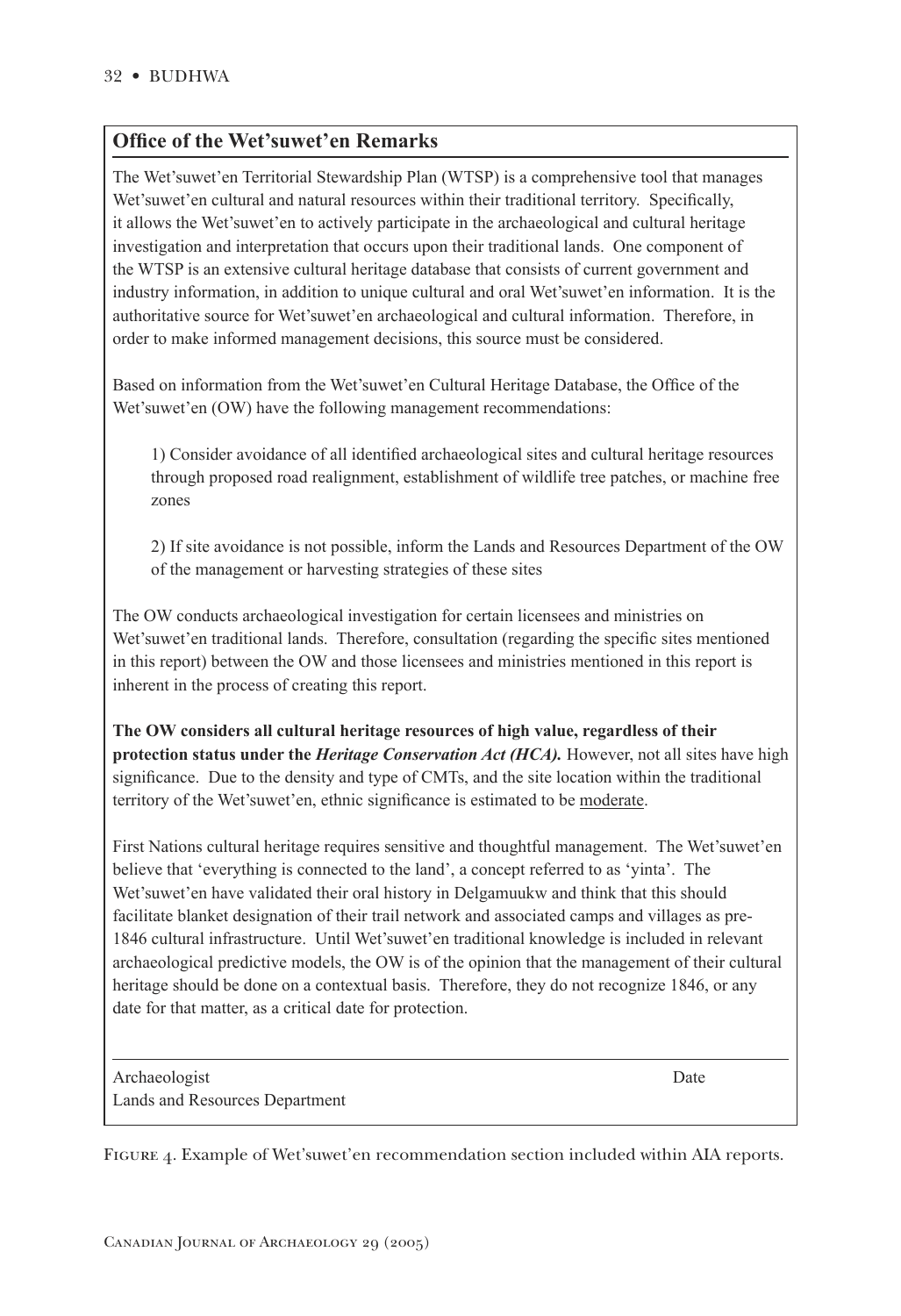on a territory-wide context was identified as being of primary importance to the OWLRD, while the policy of the licensee was to preserve percentages of CMTs. In one case, for example, approximately 500 CMTs were identified between two significant bodies of water; a portion of these exhibited a linear pattern, suggesting traditional use and migration between the water bodies. The licensee suggested preserving  $51\%$  of the CMTs in a manner that suited their road construction and harvesting plan. The OWLRD suggested saving only the linear pattern that existed between the water bodies, complete with a sufficient buffer zone, which resulted in the preservation of approximately  $40\%$  of the CMTs. This was mutually acceptable to both parties: the licensee was able to harvest more trees and the OWLRD was able to preserve their precise interests (as the patterning of traditional use was of cultural importance).

This example illustrates the disparity in understanding between First Nations and industry, as well as how First Nations, government, and industry can meaningfully consult with each other to achieve common ground. Industry, government, and archaeological consulting agencies must make it a priority to understand what is culturally important to First Nations. In this instance, the combination of linear patterning and increased trail protection was important to the **OWLRD.** Other First Nations may agree with the OWLRD's choice in this regard or might prioritize the preservation of a larger percentage of CMTs. <sup>8</sup> While some choices may be problematic where traditional territories overlap, since there may be no consensus on management recommendations, this should not prohibit efforts to increase cultural understanding.

The approach promoted here can result in management recommendations acceptable to multiple stakeholders. For instance, there are currently no standardized criteria for the creation of buffer zones when harvesting in and around cultural heritage sites. Instead, the implementation of buffer zones involves subjective estimations by the archaeological consultant and industry resource managers. Moreover, the reasons for recommended buffer zones are rarely given and generally do not include Aboriginal input. In contrast, in every AIA associated with this methodology in Wet'suwet'en territory, the OWLRD was able to communicate their concerns to the archaeological consult and achieve common ground for both sets of management recommendations (those of the archaeological consultant and the OWLRD). In many instances, this methodology preserved the cultural heritage in question better than it would have been preserved in the previous methodology as it increased buffers around cultural heritage that was of primary importance to the affected First Nation. Hopefully, such practices and involvement will lead to standardized buffer zones and management practices that are mutually accepted by First Nations, industry, and government.

Since the First Nation's recommendations were directly contained within the AIA that was submitted to the provincial Archaeology Branch, the intentions of the First Nation were documented at an early and appropriate stage in the process. Whether or not this cultural heritage was protected by the Heritage Conservation Act  $(HCA)^9$  was not of consequence. Instead, the OWLRD identified their concerns during the AIA process and negotiations for conservation began immediately. The stan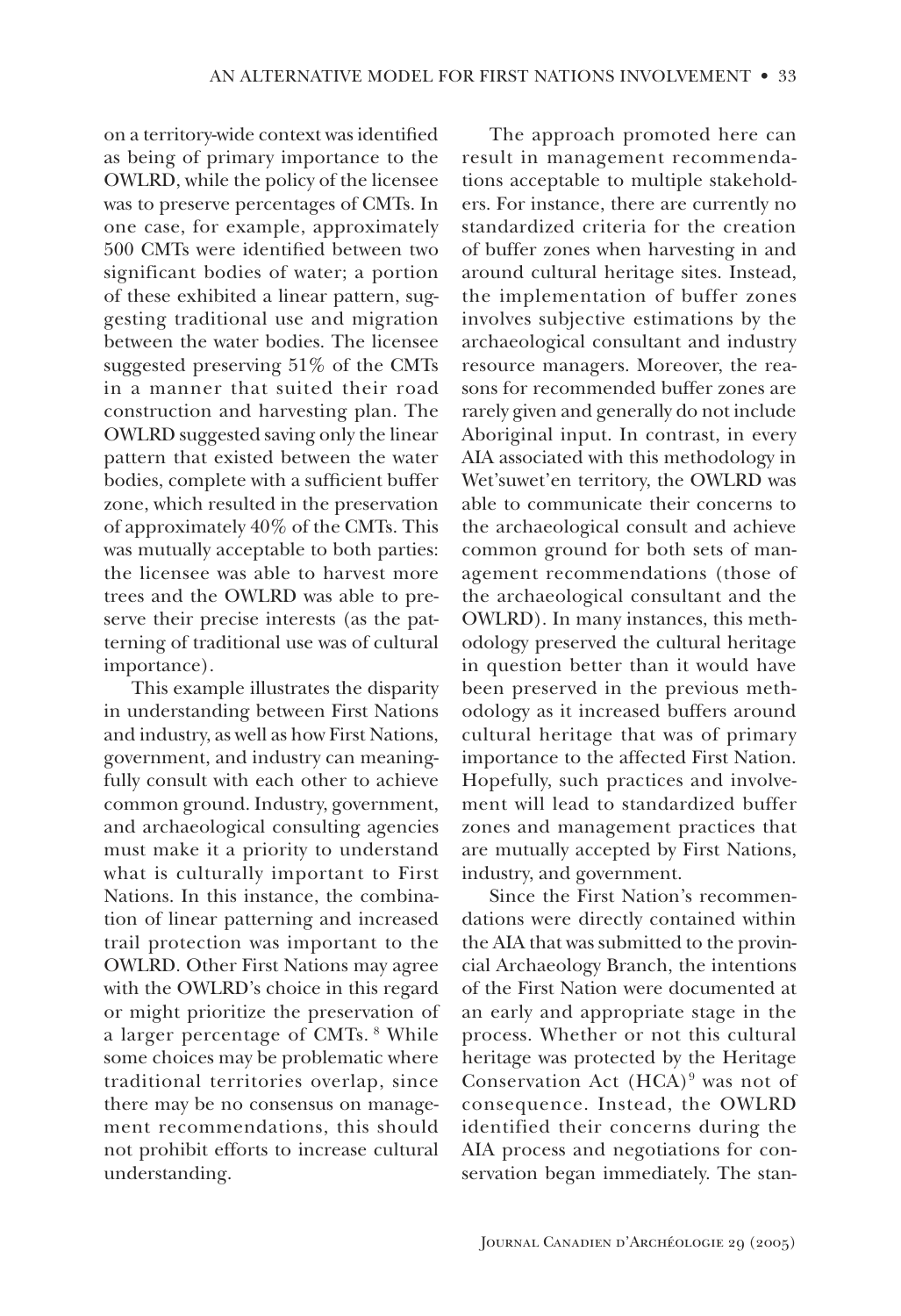dard method of resource management archaeology would have had a completed interim AIA report mailed to all affected Aboriginal groups, detailing the findings and recommendations. In most cases, the licensee would have already made management decisions based on their dialogue with the archaeological consultant, thereby leaving the affected First Nation(s) out of the picture.

#### **Benefits**

A wide variety of benefits are associated with the alternative model presented above. The most important of these are described here.

#### **Better Management Decisions**

The first and foremost benefit is greater Wet'suwet'en influence and involvement in management decisions regarding their natural and cultural resources. This is facilitated by AIA interim reports. For projects undertaken in Wet'suwet'en traditional territory, these reports now contain recommendations based upon the archaeological consultants' technical findings, in addition to technical archaeological and traditional information provided by the OWLRD. The previous structure did not include Indigenous interpretations within the resource management recommendations.

In addition, the OWLRD model has fostered increased mutual trust and respect between all parties involved and has facilitated the necessary and meaningful dialogue with government and industry that all First Nations desire regarding the management of their resources (Ferris 2003: 173). In combination with the WTSP, it has provided clear direction on First Nations' interpretation of ecological and cultural values, and has fostered increased protection of these values in the landscape,

thus respecting the Aboriginal rights and culture of the Wet'suwet'en.

Two examples of the benefit of such involvement by the First Nations, and of their influence over management recommendations and decisions, are noted. The first concerns the application of the 1846 cut-off date for heritage protection incorporated into the Heritage Conservation Act (HCA)—heritage sites and features that post-date AD 1846 are not automatically protected. On several occasions, however, post-1846 CMTs and associated trails or cultural depressions of value to the Wet'suwet'en were preserved as a result of the new approach. The second pertains to site alteration permits, which allow project proponents to impact or alter protected sites for the purposes of development or resource harvesting. These permits are considered by some far too easy to obtain under the current system; the licensee only need apply for a Section 12 permit under the HCA. Such problems with the HCA have led some First Nations into litigation proceedings against the province (e.g., Kitkatla Band v. BC, Minister of Small Business and Tourism). However, when the First Nation is fundamentally involved in the archaeological process with industry, as a result of the good working relationship between the parties, it is more likely to cooperate with the requested site alteration application. At the same time, industry is more likely to take into consideration the First Nation's comments and concerns in that regard. Thus, litigation actions are likely to decrease.

#### Shared Responsibility

Greater First Nations' involvement in archaeology increases their responsibility in heritage management, and can thus provide some relief for the provincial Archaeology Branch, which is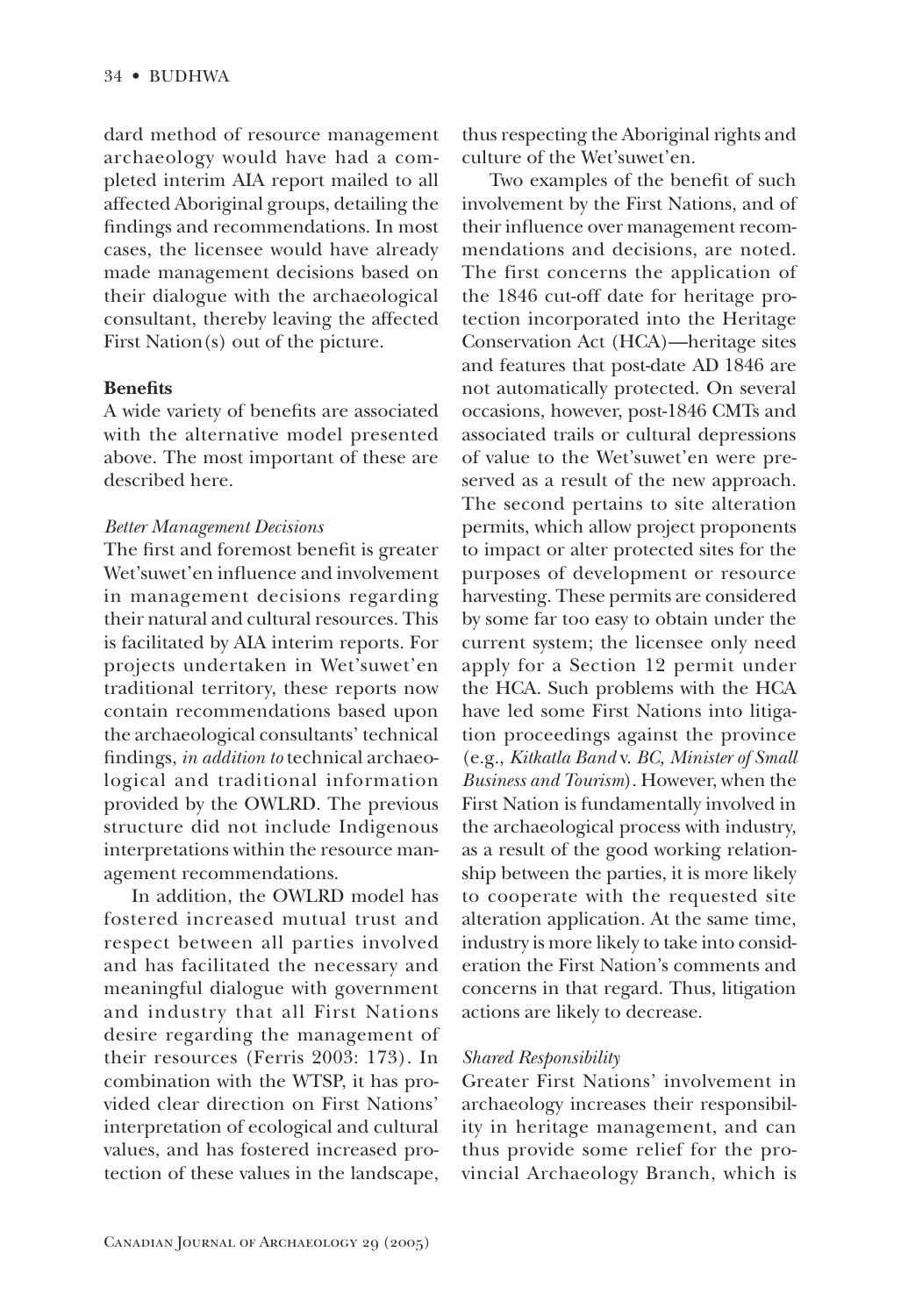currently understaffed. For instance, it can prevent some of the extensive letter exchanges that often occur between the First Nation and licensee via the Archaeology Branch in which concerns are voiced regarding methodologies or decisions regarding cultural resource management. Increased participation may also encourage a First Nation to review more thoroughly previous AIAs performed by archaeological consultants. Currently, there is no auditing process established in the archaeology sector of the BC forestry industry, nor are there resources allocated to this practice by the provincial government. On several occasions, the OWLRD was able to provide cultural heritage information that was not accounted for by the archaeological consultant in their initial field assessment, thus increasing quality control and accountability for work performed.

## **Increased Consultation**

Inherent in the alternate model for resource management archaeology is increased levels of consultation with the First Nations. This has been one of the greatest points of contention for First Nations in all areas of resource management. While several court decisions (e.g., Haida v. BC, and Taku River Tlingit v. BC) have cited a need for "meaningful consultation," it can be argued that the term "meaningful" has not yet been adequately defined. Therefore, any opportunity for additional consultation, especially if it is inherent in an operational process, should be welcomed by all parties involved.

# More Culturally Appropriate Definitions of "Significance"

The OWLRD model shares the responsibility for determining scientific, public,

and economic significance with both the archaeological consulting agency and the First Nation, and allows the latter to appropriately define the ethnic and cultural significance of their heritage. Typically, AIA reports state that the archaeological consultant is unable to determine ethnic significance to the communities involved. The affected First Nation is then asked to evaluate ethnic significance, but usually only after the consultant's report is completed. Some First Nations embrace determining ethnic and cultural significance (the Haida, Nla'kampamux, Nicola Tribal Council, Stol:o, and Squamish, among others). However, the archaeological process is allowed to continue regardless of whether an Aboriginal group provides such an evaluation. The opportunity to evaluate significance in the standard archaeological process thus appears more of a gesture towards satisfying Aboriginal interests, rather than a requirement (De Paoli 1999: 3.3.6; Flahr  $2002:75 - 80$ ).

In contrast, every AIA that the OWLRD performed using the alternate methodology explicitly addressed the issue of ethnic and cultural significance in the First Nations' Remarks Section of the report. The regular inclusion of a such a section in an AIA report was not prevalent in British Columbia archaeology prior to this initiative, and has since been embraced by other First Nations, industry, archaeological consultants, and government. This inclusion may also be considered by a court of law in future litigation when determining whether or not industry has satisfied the element of meaningful consultation as set out in recent court decisions.

#### **Increased Efficiency**

Another benefit of this process is the dramatic reduction in levels of bureaucracy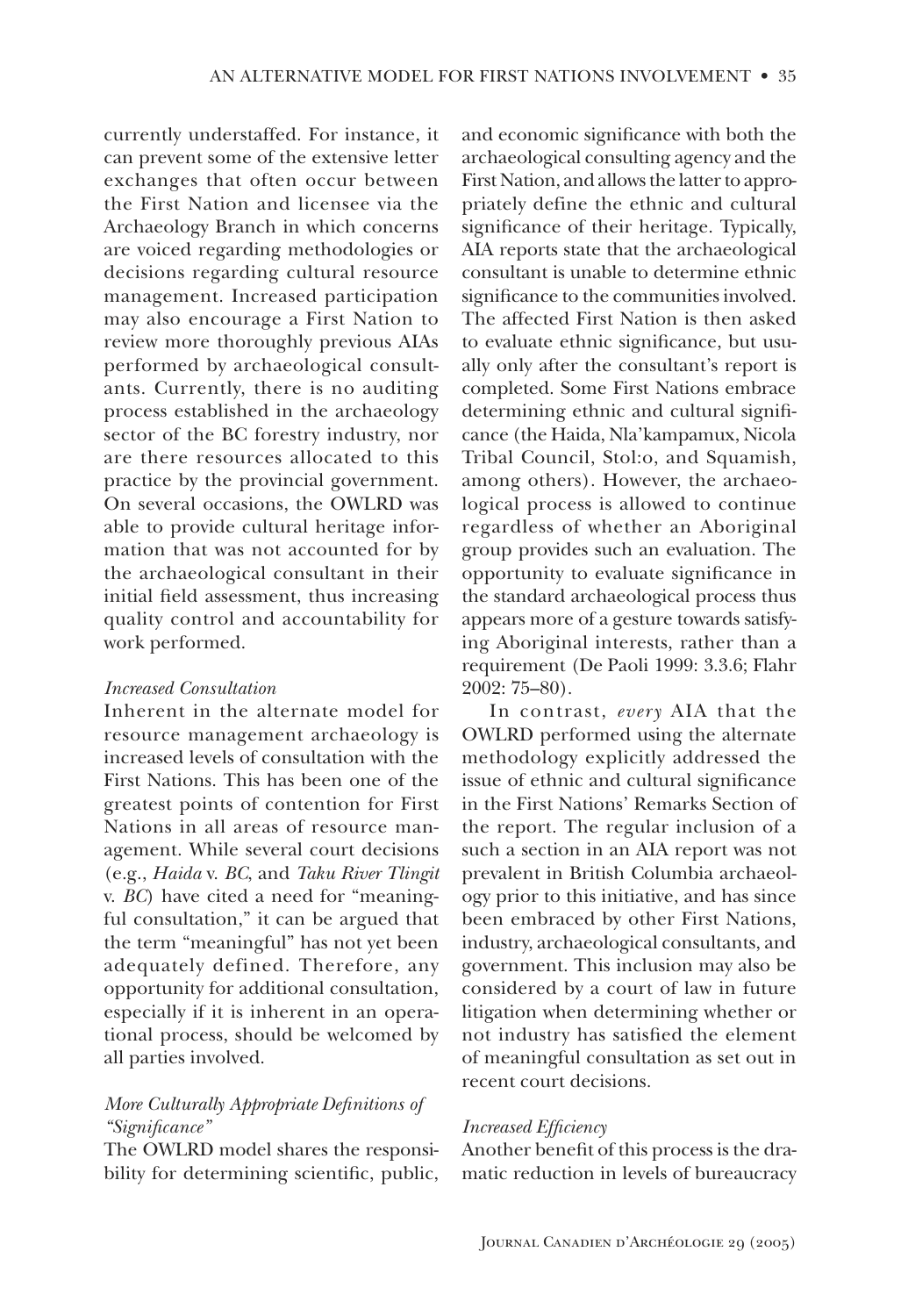and paperwork. More specifically, the standard method of practicing archaeology allowed for First Nations to voice their concerns through letters submitted to the Archaeology Branch, which were considered independently of the archaeological process. If a First Nation had concerns or problems with the methodology of an AIA, or within a Heritage Inspection Permit application (which is usually done annually), they have a right to submit a letter of concern, which often resulted in delays of resource management planning or permit issuance. Understandably, First Nations have sometimes exercised this right merely to prove that the system was not working for them. In the alternate model, such delays have not occurred for the OWLRD since participation in the decision-making process allowed for sufficient consultation and accommodation.

# Economic Benefits and Capacity Building

The alternate model has also created economic development and increased technical capacity for Aboriginal communities. The OWLRD established contracts with the proponent and archaeological consulting agency, which allows the department to create a profit for every archaeological investigation that the proponent engaged in within the Wet'suwet'en traditionally claimed territory. Furthermore, the OWLRD was able provide several Wet'suwet'en people with archaeological and administrative training and experience.

Other positive economic benefits have resulted from this initiative. It has, for example, strengthened the inventory and interpretation of Wet'suwet'en cultural heritage and ecological values and has thus provided a sturdier platform for the implementation of partnerships with educational institutions and research organizations. Relationships were also established within the forestry industry whereby the OWLRD provided classroom and in-field cultural resource management training for students and forestry employees. In addition, industry appreciated the holistic perspective employed, in which traditional, academic, and technical information was presented and applied.

Other First Nations will benefit from having access to a template that has been developed by First Nations for consolidating and managing their own cultural heritage data and interpreting ecological values within their landscape. This approach may further be used to complement existing training programs for cultural heritage resource management or to develop new training initiatives to assist those First Nations that may have a lesser degree of technical capacity.

Finally, the OWLRD was able to provide technical and traditional information (via the Wet'suwet'en cultural heritage database) that increased the certainty regarding the location and appropriate stewardship of cultural heritage resources. This information promoted the respectful treatment of Wet'suwet'en cultural heritage features in the field. The improvements in the management of cultural heritage resources discussed here have clearly resulted in a better working relationship between the Wet'suwet'en and local forestry companies, and to a more reciprocal understanding of their respective values and needs.

## **CONCLUSIONS**

The meaningful inclusion of Indigenous groups during the initial stages of resource management projects, and in all subsequent decision making, are important steps in bridging the gap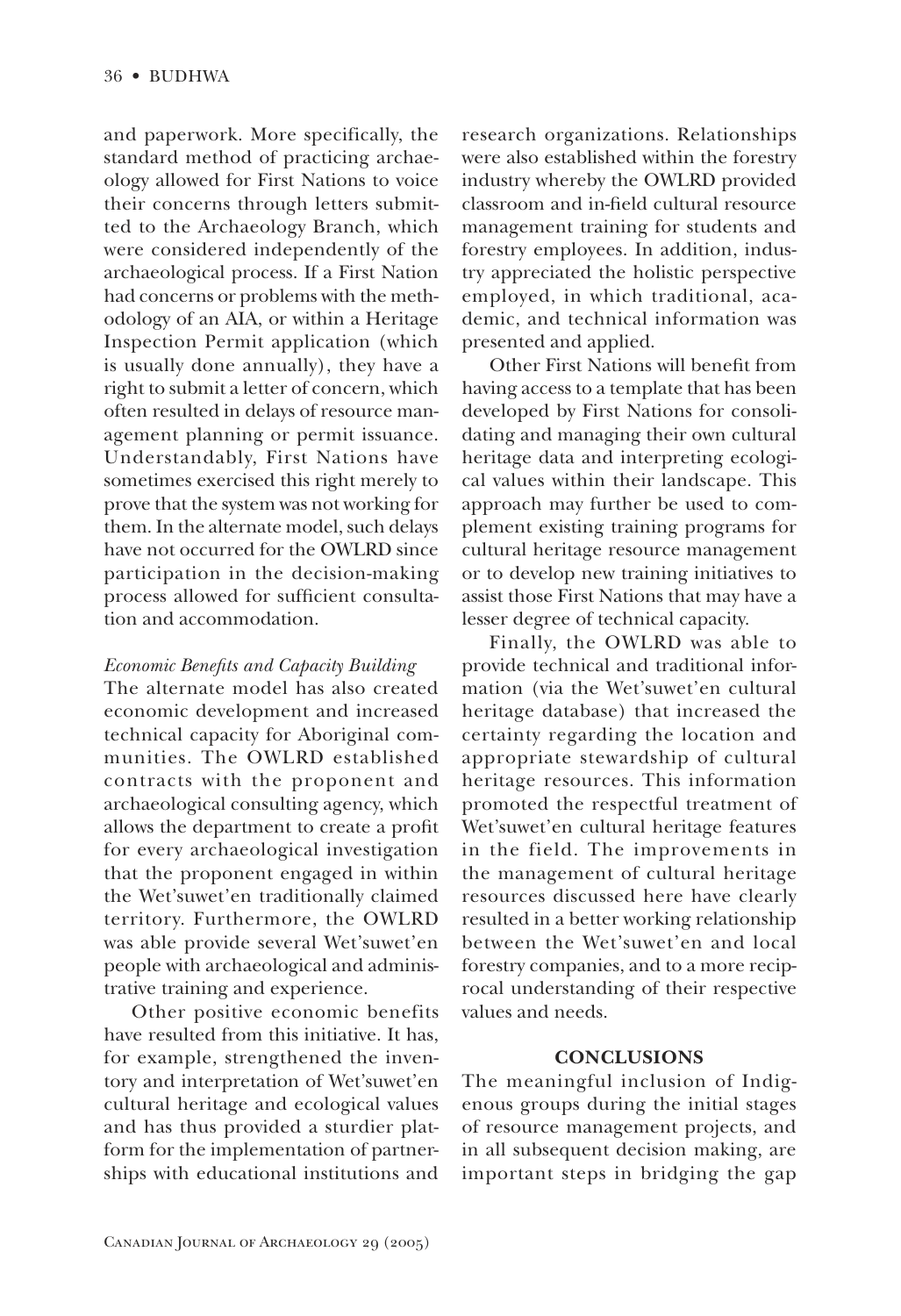between Aboriginal community values and resource management strategies (Watkins 2003: 278). Such involvement will result in information and direction to support the development and refinement of resource management policies and procedures, which better reflect the vision of the First Nations. The approach now employed by the Wet'suwet'en, or variations on it, has the potential to have a positive and enduring impact on the overall process of archaeological resource management in British Columbia. For one thing, it addresses gaps in the process of archaeology, and in the associated knowledge base that have hindered the development of mutually agreeable decisions by First Nations, government, and industry resource managers. Clearly such managers need to be aware of the range of cultural resources potentially present and that they understand and appreciate what is culturally important to Native groups.

For the Wet'suwet'en, direct involvement in archaeological resource management has provided a consistent and efficient method of identifying environmentally and culturally sensitive areas from a Wet'suwet'en perspective. The Wet'suwet'en are able to contextually control many resource management decisions that are prioritized as culturally important. Since the Wet'suwet'en have validated their oral histories and oral traditions (both of which reflect their stewardship of geographically defined territories connected with a network of trails) in the Delgamuukw-Gisdaywa court decision, the OWLRD believe that this should facilitate blanket designation of their trail network and associated camps and villages as pre-1846 cultural infrastructure (Budhwa and Trusler 2003). Thus, if some cultural heritage postdates 1846 but is culturally important to

the Wet'suwet'en, the OWLRD is able to protect it. Therefore, these non-renewable cultural features received improved protection as more responsible and holistic cultural heritage management and conservation was practiced.

Moreover, this approach to resource management archaeology has enabled Hereditary Chiefs and their technical support staff to apply resource information to a variety of internal planning and decision-making processes. This, in turn, has contributed to a better working relationship between resource development agencies and First Nations, and has fostered a greater understanding of First Nations' values and priorities by these agencies. For example, the OWLRD is in the process of participating in the creation of an archaeological potential model, which has not generally included Indigenous information, for the Wet'suwet'en traditional territory<sup>10</sup>. The result has been increased preservation of valued resources within Wet'suwet'en traditional territories. In addition, Hereditary Chiefs and elders have been able to effectively articulate their issues, concerns and priorities in the higher level planning and decision-making processes, referral and consultation and at the treaty table, thereby giving the First Nations a greater sense of purpose in these processes. In essence, the "alternate" model structure has supported and enhanced Wet'suwet'en participation in these strategic processes.

In this particular situation, the OWLRD has accepted the responsibility of interpreting Indigenous information and elucidating meaning(s) within a non-Native framework. This has resulted in common ground for progressive discourse regarding the management of their cultural resources. For instance, time, space, and context are intrinsi-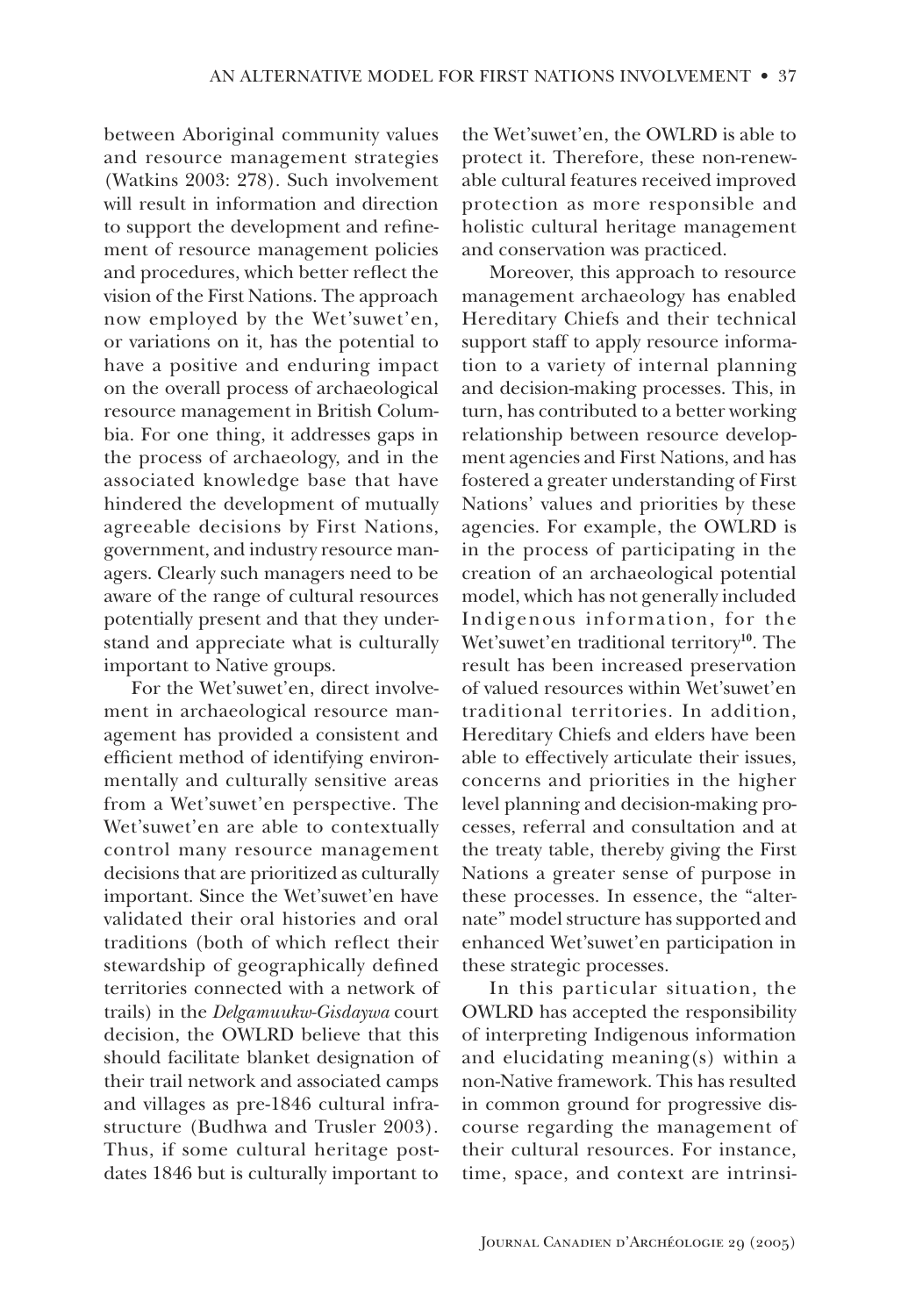cally different within both Western and Indigenous epistemologies<sup>11</sup> (Budhwa 2002: 8: Ferris 2003: 174: Nabokov 2002: Zimmerman 2001). In such circumstances, the OWLRD was able to "bridge" the gap" in communication and understanding.

Of course, Western (government, industry, and academia) and Indigenous views of the past are different, but they do not have to agree. While common ground can be achieved, different interpretations should not be viewed as something problematic, but rather as enriching. It is time for resource management archaeology to embrace the increased, or in some cases equal, involvement of First Nations. Hopefully, as the relationship between First Nations, archaeologists, industry, and government improves, the resultant political landscape will foster resource management decisions that are more favourable to all parties concerned. Science continues to look for ways that traditional Native interpretations can be incorporated into the interpretation of the past (e.g., Biolsi and Zimmerman 1997a,b; Champion and Cooney 1999; Cruikshank 1981, 1992; Green 1999; Hall 1997; Hanks 1997; Harris 1997; Layton 1999; Mason 2000; Shankland 1999; Terrel 1990; Watkins et al. 1995; Wilson 1995, 1997; Yellowhorn 1996). Similar trends are apparent in the provincial and federal legal systems as seen in many recent court cases that have been favourable towards First Nations (such as  $R$  v. Sparrow 1990;  $R$  v. Van der Peet 1996; Delgamuukw v. BC 1997; Haida v. BC 2004; Taku River Tlingit v. BC 2004). Undoubtedly, it is time to adopt such principals into resource management archaeology (Watkins 2003: 282-283).

The OWLRD is pleased with the benefits that have resulted from utilizing the alternate methodology it developed. The model allowed the OWLRD to convey to non-Native resource management entities the idea that the worldview of the First Nations is not easily compartmentalized into micro-manageable components (e.g., cultural heritage, wildlife, fisheries, environmental, social, economic). For the Wet'suwet'en, each of these components is intimately and intrinsically linked to one another, occupying integral positions in a greater context. To truly understand one component, you must make the effort to understand others within its context. Since the OWLRD was in a position to make high-level decisions during the archaeological process, other cultural components important to the Wet'suwet'en were more effectively and meaningfully managed than could have otherwise be done.

As a result of disseminating information about this methodology to various Native and Non-native audiences, it is encouraging to see other First Nations adopt aspects of it to empower their land management practices (particularly the inclusion of a section for First Nation recommendations within AIA reports). The OWLRD was able to adapt an existing process to suit their explicit needs. However, the successful implementation of this procedure required all parties to be willing to listen, understand, and change attitudes and priorities. It would be very difficult to achieve any degree of success if there was not at least some degree of open-mindedness and tolerance present. The new process resulted in shared responsibility and greater certainty and cultural understanding for everyone involved.

This process is continually evolving. Indeed, the exact parameters may not work efficiently or be relevant to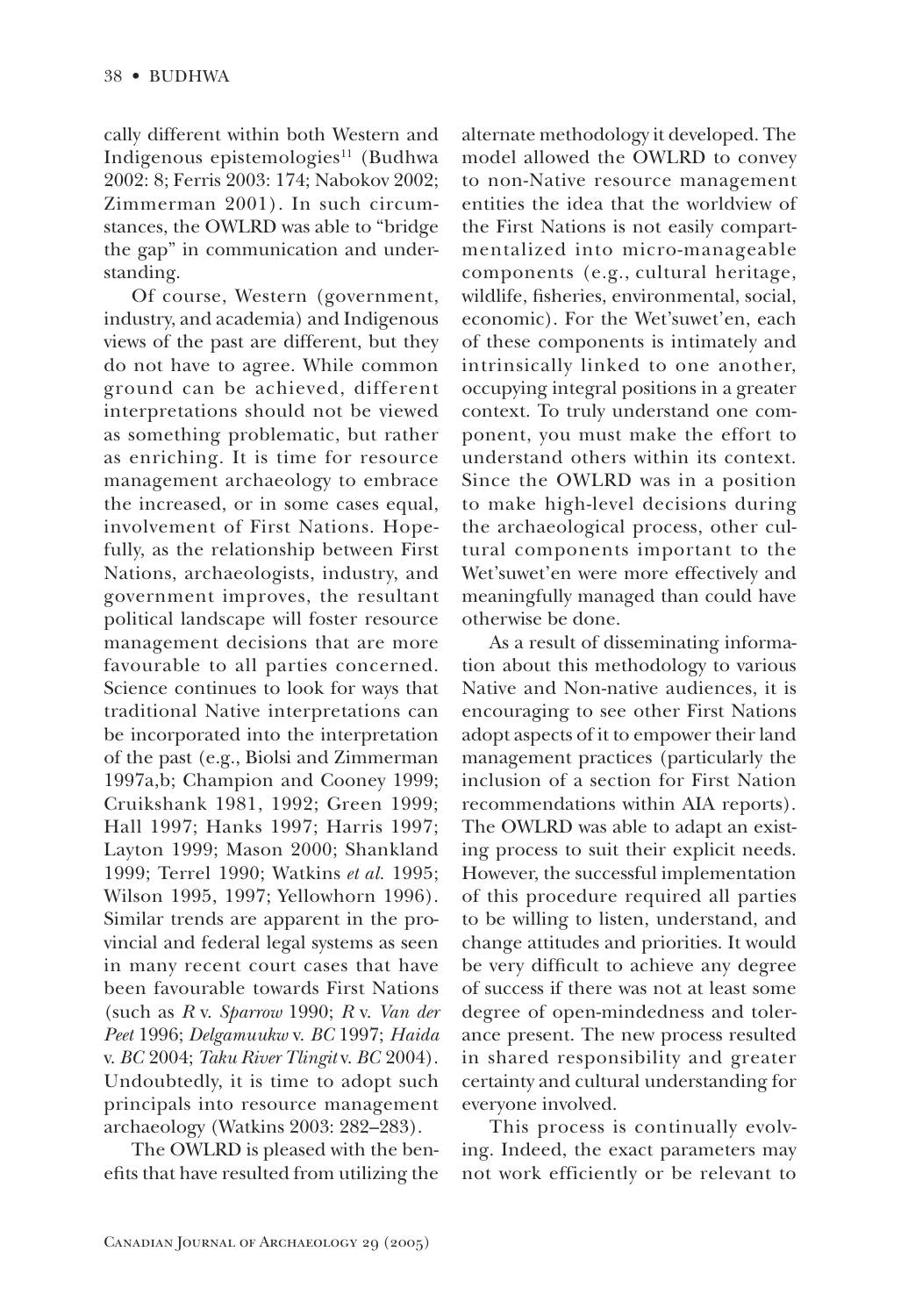all First Nations, government agencies, and industry within British Columbia. However, elements of it may be adopted to increase Aboriginal involvement, which is the underlying plight of all First Nations in many facets of decisionmaking throughout our society.

Acknowledgements. An earlier version of this paper was presented at the 2004 annual CAA conference in Winnipeg, Manitoba. This research could not have been conducted without the understanding and experience of Matt Begg, Geordie Howe and Arnoud Stryd of Arcas Consulting Archaeologists Ltd. Additionally, Cyril Thacker, Cameron Simpson, Shane Baker and Mike Murray of Houston Forest Products (A Division of West Fraser Mills Ltd.) are a primary reason for the successful implementation of the initiative outlined in this paper. I would also like to acknowledge Andrew George, Jr. (Skit'en) for allowing me the creative freedom to implement my ideas, and Heather Moon and Steven Acheson at Archaeology branch for their prompt service and answers to my frequent questions. Many thanks to George Nicholas, who continues to help me personally and professionally with his guidance. As well, thanks to the reviewers of this paper, in particular Nola Markey, Andrew Mason, and Rudy Reimer-whose comments and suggestions were extremely helpful, and significantly strengthened this paper. Thank you Sherri Sunshine for your legal expertise, and for being my biggest critic and greatest supporter. Lastly, I am grateful to the Wet'suwet'en Hereditary Chiefs and elders who inspire me with their wisdom, vision and resiliency. Kneadebeas, you are sadly missed.

#### **NOTES**

1. The BC Treaty Process is a voluntary process of political negotiations among First Nations, British Columbia and Canada. It is intended as a constructive alternative to litigation and direct action. Moreover, the negotiations are meant to reconcile First Nations' interests, establish certainty (to aid in future economic and community development), reduce conflict over lands and resources, and provide constitutional protection. There are currently 49 First Nations engaged in the treaty process, representing approximately 65 per cent of British Columbia's registered Aboriginal population (BC Treaty Commission 2002). The BC Treaty Process is open to all First Nations in the province, but not all First Nations are involved in this process. Some have chosen to negotiate separately with federal and provincial governments, while others are still organizing and/or waiting to observe what exactly can be achieved before committing themselves.

- 2. The term *First Nations* is essentially a political term, promoted from within the Indigenous community as a substitute for band, and a respective alternative to *Indian*. Since the 1980s, it has been used widely utilized, often as a blanket designation for those Aboriginal peoples of Canada other than the Inuit and Metis (INAC 1997: 5). Specifically, the BC Ministry of Aboriginal Affairs (1997) has defined a First Nation as an Aboriginal governing body, organized and established by an Aboriginal community, or the Aboriginal community itself. For the purposes of this paper, since the representative Aboriginal populations in this study are all First Nations, I have used this term synonymously with Native, Indigenous, and Aboriginal.
- 3. These individuals are seven of eleven living Wet'suwet'en Hereditary Chiefs, and have been the most active in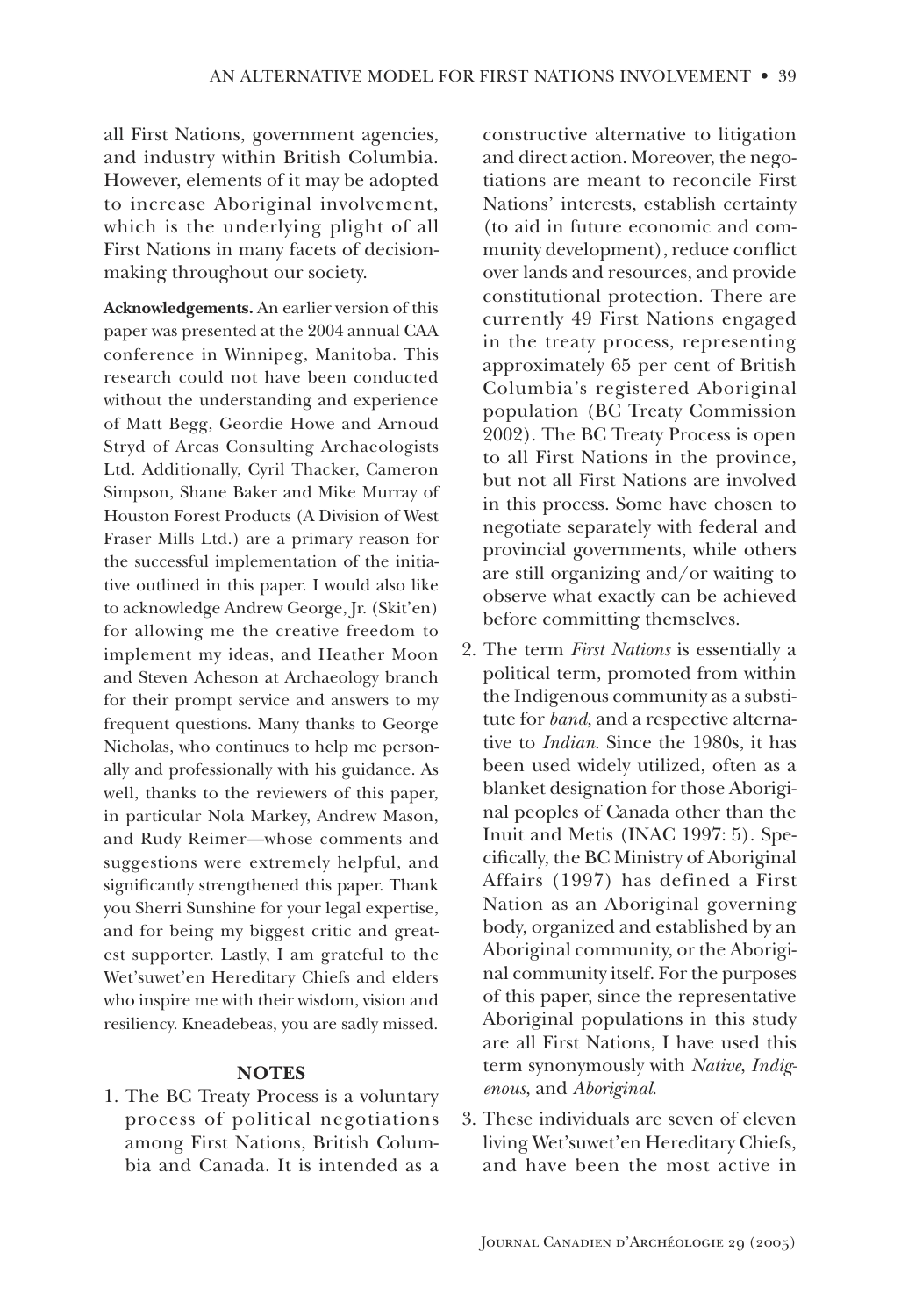communicating the roles and responsibilities of chiefs within their hereditary system during monthly chiefs meetings. Their justification of the hereditary system has become increasingly frequent in recent months as a result of the increased scrutiny of Wet'suwet'en band organizations and Wet'suwet'en youth, who are finding that the hereditary system does not integrate well with the modern political climate.

- 4. From June to September of 2004, a salvage archaeological project was conducted on the east side of the Moricetown Canyon by the OWLRD. This was the result of a hasty development project administered by the Moricetown Band. Because of unresolved jurisdictional issues (between the Wet'suwet'en hereditary chiefs and the Moricetown Band) regarding the ownership of the canyon area that was to be developed, the OWLRD was allowed only seven excavation days and received no funding. The result of this excavation was significant amounts of lithic materials, bone fragments, and the remains of at least two individuals. Upon the discovery of the human remains, the project was delayed and then relocated to another area, where similar cultural remains were recovered. The archaeological analysis and interpretation remains incomplete as a result of inadequate funding.
- 5. This shortcoming is undoubtedly shared between the Wet'suwet'en and non-Native communities, as the OW lacks rigid internal communication and administrative structure, which often conflicts with the rigid communications policies of government and industry. Moreover, the

OW is known to have a relatively high employee turnover rate within the Lands and Resources department due to insufficient funding. This is exacerbated by ineffective communication as evidenced when referrals (i.e., documents sent from government and industry agencies informing First Nations of proposed development plans) go unanswered or must be readdressed or started again. For example, funding for a dedicated person to manage referrals and consultation issues is not always included in the OW's annual budget. It is therefore not uncommon for a variety of people to perform these tasks, making it extremely difficult for non-Native entities to communicate their concerns effectively, or to ensure that those concerns get communicated to the appropriate people in the organization. This is the primary reason that 30- or 60-day review periods for referrals do not work for the OW.

6. Schaepe *et al.* (2003) is a heritage inspection permit final report for BC Gas Utility Ltd. The Sto:lo Nation have established their own archaeological permitting system, in addition to the legislated provincial heritage inspection permitting system. This report is an excellent example of how other non-legislated protocol agreements between First Nations, industry, and (in some cases) government can involve all parties to meaningful degrees and produce results that are mutually acceptable. However, it should be noted that the Sto:lo Nation possess a high degree of technical capacity and can be considered leaders in Indigenous cultural heritage resource management in British Columbia. In this regard, they are not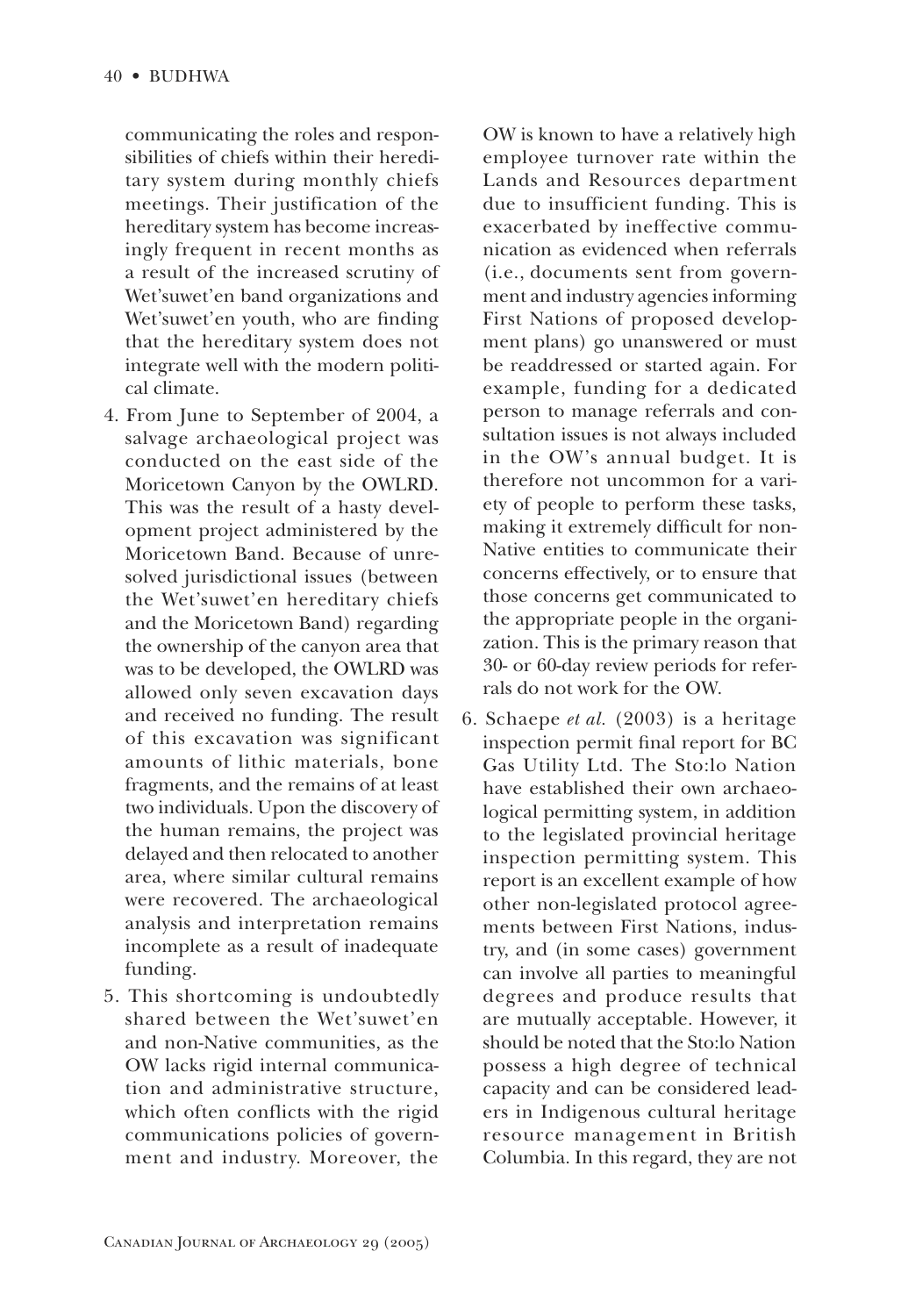representative of the majority of First Nations in the province.

- 7. The Wet'suwet'en Territorial Stewardship Plan is an initiative that has been developed and is being implemented by the OW on behalf of the 13 Wet'suwet'en Houses, or Yikhs (Budhwa and Trusler 2003). The objective of this project is to support the Wet'suwet'en Hereditary Chiefs as stewards of House territories. Project activities encompass  $22,000$  km<sup>2</sup> of Wet'suwet'en territory in the Bulkley and Morice River drainages, including large portions of the Bulkley, Morice, and Lakes Forest Districts. The project was conceived and planned as a two-year initiative. Unfortunately, the process was interrupted when the funding agency that provided year-two support, Forest Renewal BC, ceased operations on March 31<sup>st</sup>, 2002.
- 8. Some may argue that there is no need for the preservation of CMTs as they will eventually decay, especially those affected by the current bark beetle epidemic afflicting British Columbia forests. However, many of the Wet'suwet'en Hereditary Chiefs and elders (Wet'suwet'en Hereditary Chiefs, pers. comm. 2002-2004) believe that such cultural heritage should be left to natural processes of degeneration. This is a common belief held in many Indigenous cultures that have a profound connection to the land.
- 9. The *Heritage Conservation Act* of BC automatically protects cultural heritage, including graves, rock art sites, shipwrecks, and other types of sites, that predate 1846 (BCAPCA 2005). Cultural heritage features, such as CMTs, trails, cultural depressions, and other evidence of traditional use

that post date 1846 are not formally protected by any existing legislation and subject to development. As a result, this date, which effectively marks the beginning of British Sovereignty over what would later become British Columbia (via the Oregon Treaty), has been challenged by all First Nations in British Columbia because it implies that heritage after this date is not considered significant enough to protect. This aspect of the HCA, among others, is currently a passionately debated and detested topic by First Nations. The act does provide substantial penalties for destruction or unauthorized disturbance of archaeological sites, including imprisonment for up to two years and fines of up to  $$1,000,000$ , but penalties have rarely been invoked. Because this is a seldom-used piece of legislation in the provincial legal system, enforcement is difficult as local authorities are unfamiliar with the HCA, and have no experience in the compliance and enforcement of the legislation.

10. Archaeological Overview Assessments (AOAs) and predictive models are used by government and industry to predict the presence of cultural heritage features that may be impacted by resource development activities. These models generally utilize riparian features as indicators of higher potential for the presence of cultural resources (Goodchild 2000). However, many Wet'suwet'en elders are keenly aware of the location of cultural resources, or the land-use patterns that may help locate cultural resources. Unfortunately, this and other traditional knowledge is not generally included in AOA models. It is critical, particularly with the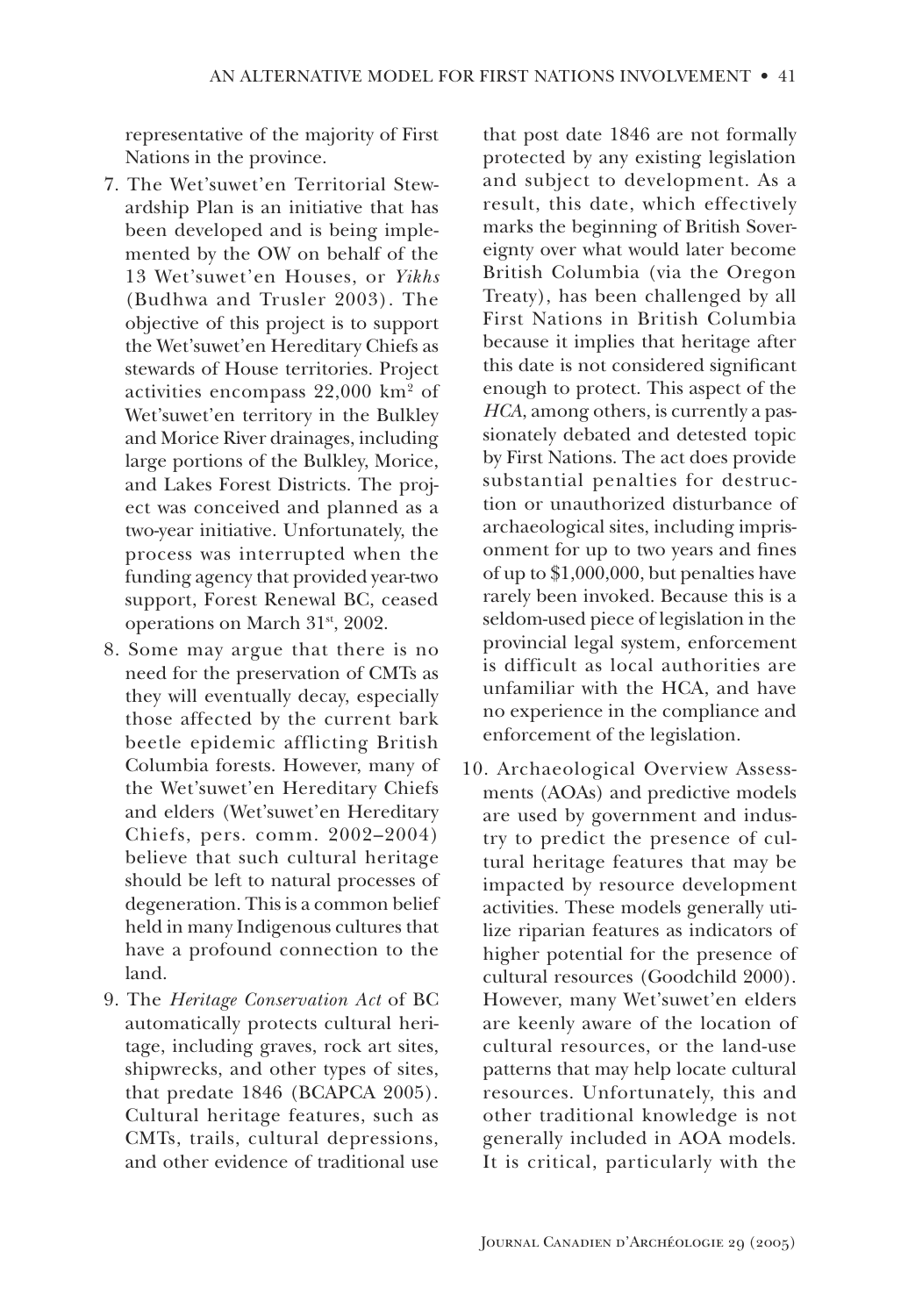development of additional Aboriginal technical and cultural heritage capacity, that any interpretation and prediction of the location of cultural resources meaningfully involve the **First Nations.** 

11. Such concepts are different as a result of inherently differing worldviews. The dominant Western view holds that all can be explained through science: knowledge is impersonal since anyone with intellectual ability may acquire it. Western beliefs remove the observer as much as possible from the subject being observed, for the purpose of objectivity, and try to maintain minimal emotional involvement. However, Native perspectives view knowledge as personal and owned, where only those people given the ability can use it appropriately (Deloria 1995). Moreover, Indigenous people view the physical world as being "alive" and interconnected (Deloria 1995: 55; Wilson 1997) and perceive a spiritual activity that supports or underlies them. There are thus two schools of thought, or avenues of inquiry, to consider in reviewing and including Indigenous perspectives in resource management. In the same way that different theories or explanations are used in science to better understand an event or concept, a complete interpretation of the past should involve multiple lines of inquiry. In other words, the different perspectives of modern archaeology and Native interpretations should be critically integrated as much as possible when interpreting prehistory and history.

## **REFERENCES CITED**

Albright, S. 1987 Archaeological Evidence of Gitxsan and Wet'suwet'en History. Ms. prepared for Delgamuukw Supreme Court of Canada Court Proceedings. Hazelton, BC.

Biolsi, T., and L.J. Zimmerman 1997a Introduction: What's Changed, What Hasn't? In *Indians and Anthro*pologists, edited by T. Biolsi and L.J. Zimmerman, pp. 3-23. University of Arizona Press, Tucson.

1997b Power of the Spoken Word: Native Oral Traditions in American Indian History. In Rethinking American Indian History, edited by D. Fixico, pp. 101–116. University of New Mexico Press, Albuquerque.

British Columbia Association of Professional Consulting Archaeologists (BCAPCA)

2005 http://www.bcapca.bc.ca/ bylawsf.htm.

British Columbia Ministry of Aboriginal Affairs

1997 Glossary of Treaty Related Terms. Treaty Mandates Branch, Victoria.

British Columbia Ministry of Forests (BCMOF)

2005 Forest Practices Code. Ministry of Forests, Victoria, B.C. http://www.for. gov.bc.ca/tasb/legsregs/fpc/.

British Columbia Ministry of Sustainable Resource Management (BCMSRM)

2005 Archaeology Branch Agreements, Policies and Procedures. http://srmwww. gov.bc.ca/arch/agreements.html.

**British Columbia Treaty Commission** 2002 What's the Deal with Treaties: Guide to Treaty Making in British Columbia, 2nd ed., BC Treaty Commission, Vancouver.

## Budhwa, R.

2002 Correlations between Catastrophic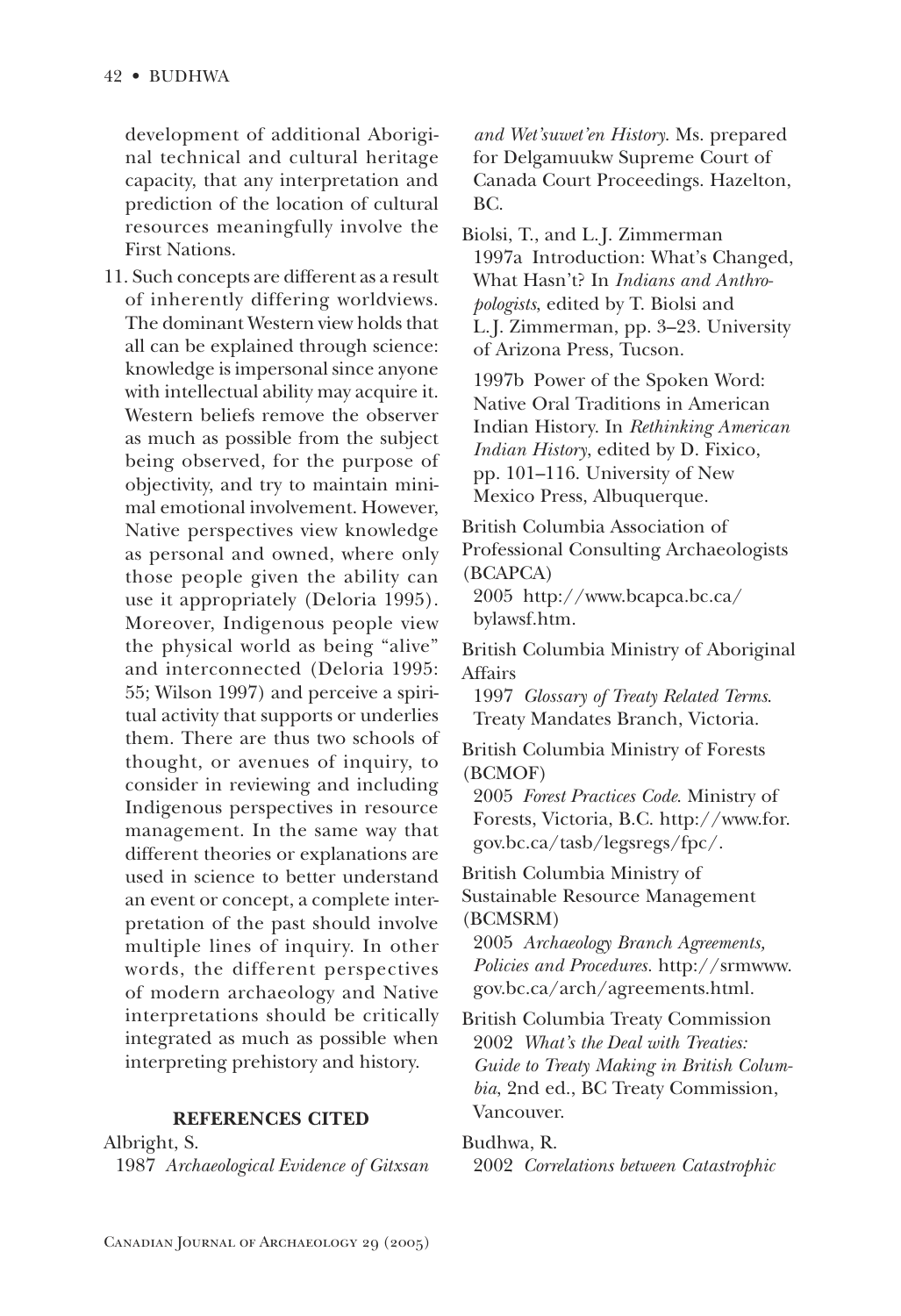Paleoenvironmental Events and First Nations Oral Traditions of the Pacific Northwest. Unpublished M.A. thesis, Department of Archaeology, Simon Fraser University, Burnaby, B.C.

2004 Unpublished Excavation Notes from Moricetown Canyon, British Columbia.

Budhwa, R., and S. Trusler 2003 The Wet'suwet'en Territorial Stewardship Plan: A First Nations Traditional Land Management Initiative. Paper presented at Canadian Archaeological Association conference, Toronto.

Canadian Archaeological Association  $(CAA)$ 

2005 Statement of Principals for Ethical Conduct Pertaining to Aboriginal Peoples. http://www.canadianarchaeology.com/ethical.lasso.

Carlson, K.T.

2001 Introduction. In A Sto:lo-Coast Salish Historical Atlas, edited by K.T. Carlson, pp. xv–2. Douglas and McIntyre, Vancouver.

Champion, S., and G. Cooney 1999 Naming the Places, Naming the Stones. In Archaeology and Folklore, edited by A. Gazin-Schwartz and C. Holtorf, pp. 196–213. Routledge, London.

Cruikshank, J.

1981 Legend and Landscape: Convergence of Oral and Scientific Traditions in the Yukon Territory. Arctic Anthropology XVIII-2.

1992 Oral Tradition and Material Culture. Anthropology Today 8(3): 5-9.

## Daly, R

1988 An Anthropological Opinion on the Nature of the Gitksan and Wet'suwet'en Economy-Volume I and II. Unpublished manuscript prepared for the

Delgamuukw-Gisdaywa court proceedings, Toronto, Ontario.

#### De Paoli, M.L.

1999 Beyond Tokenism: Aboriginal Involvement in Archaeological Resource Management in British Columbia. Unpublished M.A. thesis, Department of Anthropology, University of British Columbia, Vancouver.

#### Deloria, V., Jr.

1995 Red Earth, White Lies: Native Americans and the Myth of Scientific Fact. Scribner, New York.

# Ferris, N.

2003 Between Colonial and Indigenous Archaeologies: Legal and Extra-legal Ownership of the Archaeological Past in North America. Canadian Journal of Archaeology 27(3): 154–190.

# Flahr, L.

2002 Forests and First Nations Consultation: Analysis of the Legal Framework, Policies, and Practices in British Columbia. Unpublished M.A. thesis, School of Resource and Environmental Management, Simon Fraser University, Burnaby, British Columbia.

## Goodchild, M.

2000 District Manager's Interim Policy on Archaeological Survey Requirements for Cultural Heritage and Archaeological Resources in the Bulkley Cassiar Forest District. Ministry of Forests. Bulkley Cassiar Forest District. Smithers, B.C.

## Green, M.J.

1999 Back to the Future: Resonances of the Past in Myth and Material Culture. In Archaeology and Folklore, edited by A. Gazin-Schwartz and C. Holtorf, pp. 48–66. Routledge, London.

#### Hall, R.L.

1997 An Archaeology of the Soul: North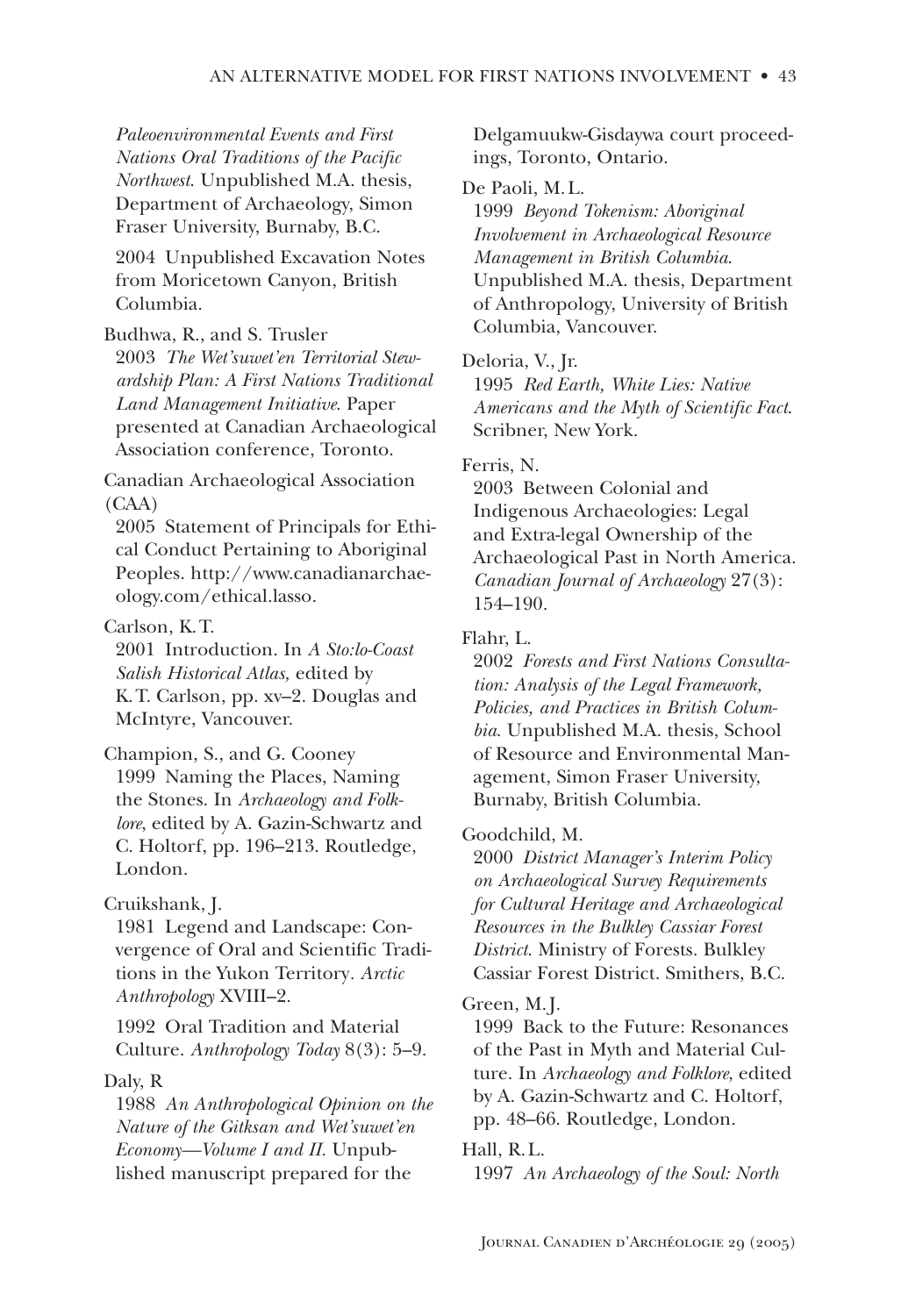American Indian Belief and Ritual. University of Arizona Press, Tucson.

### Hanks, C.C.

1997 Ancient Knowledge of Ancient Sites: Tracing Dene Identity from the Late Pleistocene and Holocene. In At a Crossroads: Archaeology and First Peoples in Canada, edited by G.P. Nicholas and T.D. Andrews, pp. 178–189. Archaeology Press, Simon Fraser University, Burnaby, B.C.

#### Harris, H.

1997 Remembering 10,000 years of Prehistory: The Origins and Migrations of the Gitksan. In At a Crossroads: Archaeology and First Peoples in Canada, edited by G.P. Nicholas and T.D Andrews, pp. 190–196. Archaeology Press, Simon Fraser University, Burnaby, B.C.

Indian and Northern Affairs Canada  $(INAC)$ 

1997 First Nations in Canada. Department of Indian and Northern Affairs Canada, Ottawa.

Johnson-Gottesfeld, L.M.

1995 The Role of Plant Foods in Traditional Wet'suwet'en Nutrition. Ecology of Food and Nutrition 34: 149-169.

#### Layton, R.

1999 Folklore and World View. In Archaeology and Folklore, edited by A. Gazin-Schwartz and C. Holtorf, pp. 26–34. Routledge, London.

## Mason, R.J.

2000 Archaeology and Native American Oral Traditions. American Antiquity  $65(2)$ : 239-266.

#### Mills. A.

1994 Eagle Down Is Our Law: Witsuwit'en Law, Feasts, and Land Claims. UBC Press, Vancouver.

Mills, A., and R. Overstall

1996 The Whole Family Lived There Like a Town: Anthropological Summary and Historical Data Forms to Accompany the Wet'suwet'en Cultural Heritage Resource Information Project. Prepared for the Office of the Wet'suwet'en Hereditary Chiefs. Smithers, B.C.

#### Murdoch, R.

1984 An Archaeological and Ethnohistorical Project at Kyah'Wiget, Moricetown, British Columbia. Unpublished Manuscript. British Columbia Heritage Trust and Canada Works. Smithers, BC.

#### Nabokov. P.

2002 A Forest of Time: American Indian Ways of History. Cambridge University Press, Cambridge.

Office of the Wet'suwet'en Lands and Resources Department (OWLRD) 2001 Map of House Groups within Wet'suwet'en Traditional Territory. Office of the Wet'suwet'en Lands and Resources Department. Smithers, B.C.

2003 Wet'suwet'en Territorial Stewardship Planning Process: Phase II. Unpublished Manuscript. Office of the Wet'suwet'en Lands and Resources Department. Smithers, B.C.

Schaepe, D, I. Franck, N. Markey, and M. Sandy

2003 Archaeological Impact Assessment of the BC Gas Inland Pacific Connector KP- $120 - KP$  156. Prepared by the Sto:lo Nation and Nicola Tribal Association for Westland Resource Group and BC Gas Utility. Report on file at the Ministry of Sustainable Resource Management. Victoria, B.C.

#### Shankland, D.

1999 Integrating the Past: Folklore, Mounds and People at Catalhoyuk. In Archaeology and Folklore, edited by